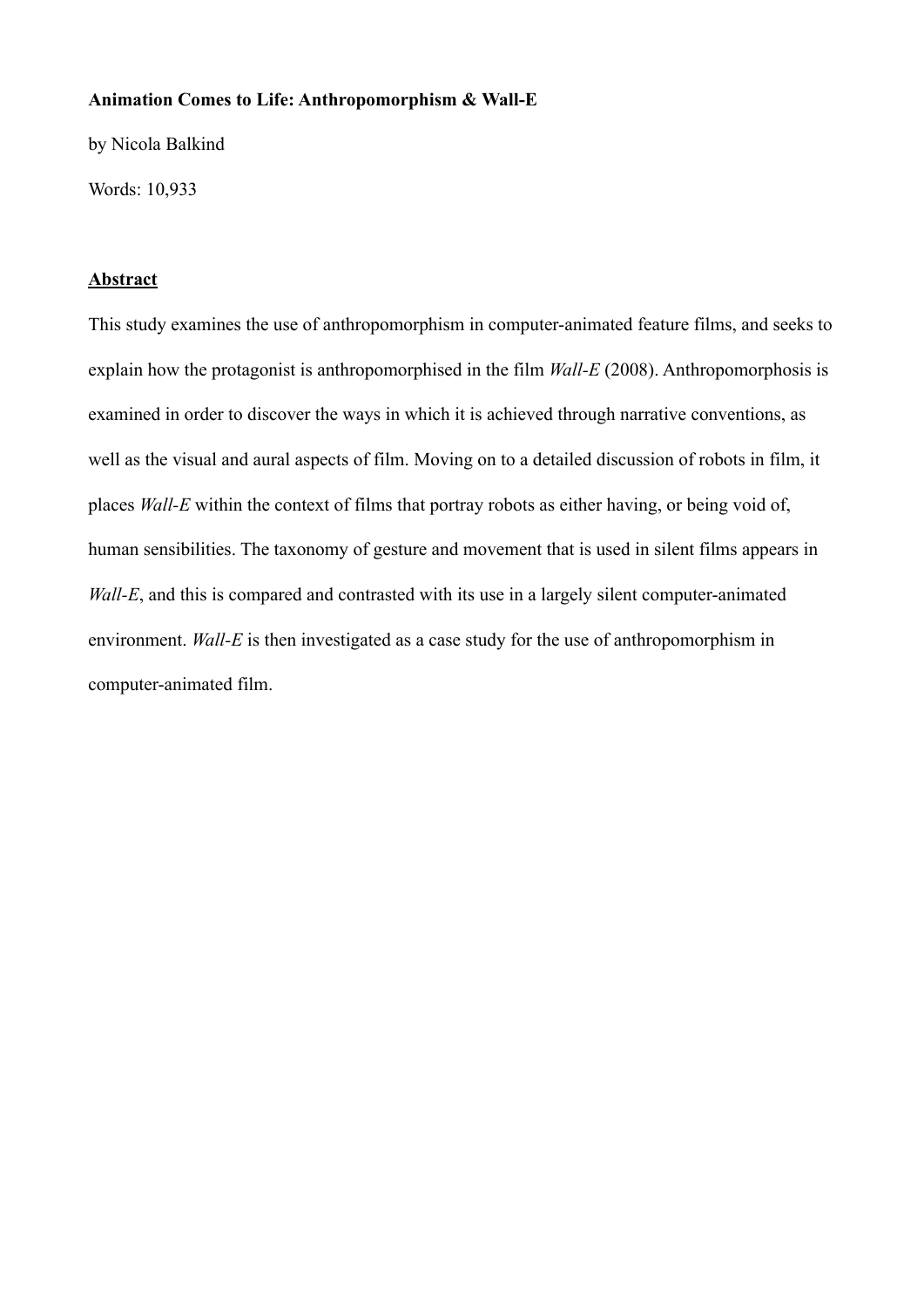## **Chapter 1: Introduction**

The aim of this study is to investigate the narrative functions, characterisation and visual techniques that contribute to anthropomorphosis. As discussion of this topic in film studies is sparse, my approach utilises the tools and taxonomy of literary theory, drawing upon and adapting the principles of Propp's narrative framework to film. This is appropriate since animated narratives are frequently adapted from, or direct interpretations of, the folktale and other classic narrative forms. Narratives are evolving and the animation medium allows for a spectacular journey in which the semiotics are clear, direct and multiple. Every detail placed on screen has a specific reason and motive. These innovations in technique contribute to anthropomorphosis and pique empathy and identification.

 This thesis will examine how anthropomorphosis is achieved in animated film. David A. Price, author of The Pixar Touch said that, "Pixar films reach whole audiences because they know how to make characters that are appealing to children and then give them adult problems" (Quoted in Onstad, New York Times, 2008: 2). In this way the approach is comparable to an auteur approach, as Pixar has a clearly defined aesthetic style and builds upon its previous achievements with each new film. Pixar features also share thematic concerns, such as alienation and abandonment of the hero. Having strayed from simply human and basic animal-like characters, Pixar treats anthropomorphosis in a different way than other studios - one that is both visually complex and narratologically in-depth.

 To address anthropomorphism, we must focus largely on non-human protagonists. Pixar feature films use an array of super-human and non-human characters in lead roles, but one stood out: the Waste Allocation Load Lifter Earth-Class, or Wall-E. What makes Wall-E interesting is that this mechanical robot was not conventionally anthropomorphised to look like a human (like, for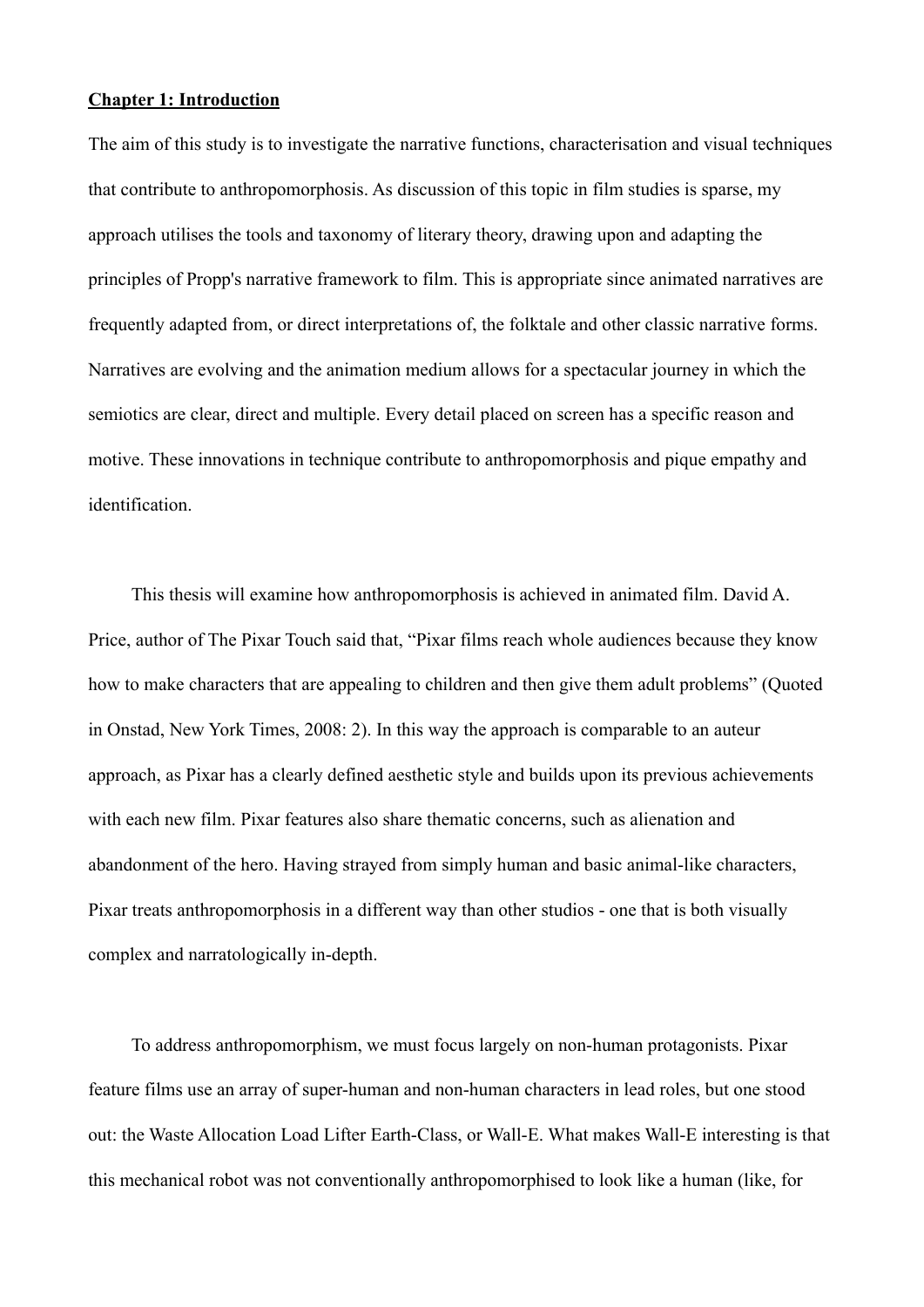example, the characters in *Robots* (2005)). Wall-E's huge, binocular shaped eyes and mechanical yet human-like grip hands stand out most, as expressive eyes and hands are central to anthropomorphic animation. What is different about Wall-E, though, is his lack of full facial expressions and a mouth, as well as the treads used to replace legs or feet.

 While our primary source is the film *Wall-E*, other films that cultivated the understanding that shaped this argument include the aptly named *Robots* (2005), *Silent Running* (1972), and *Artificial Intelligence: AI* (2001). Studying these films also lends itself to a brief commentary on the evolution of Wall-E's figure and the anthropomorphosis of robots in film.

 Since literary theory will be applied and adapted, I consulted a keystone work on narrative theory: Propp's *Morphology of the Folktale* (1927). Assuming that Wall-E is the protagonist of the piece, he will be discussed primarily as the hero. *Morphology of the Folktale* thus becomes the basis for examining Wall-E's narrative functions. While this is a fairly traditional approach to films with classical narratives, the morphology addresses the functions of many types of mythical and magical creatures. Therefore the function of this analysis is to examine and seek to explain *why*  and, more importantly, *how* these conventions can be applied to a non-human, non- organic, computer-animated character. The unlikely hero will be pared down to the basics in order to reveal the ways in which he is constructed in order to become more than the sum of his parts.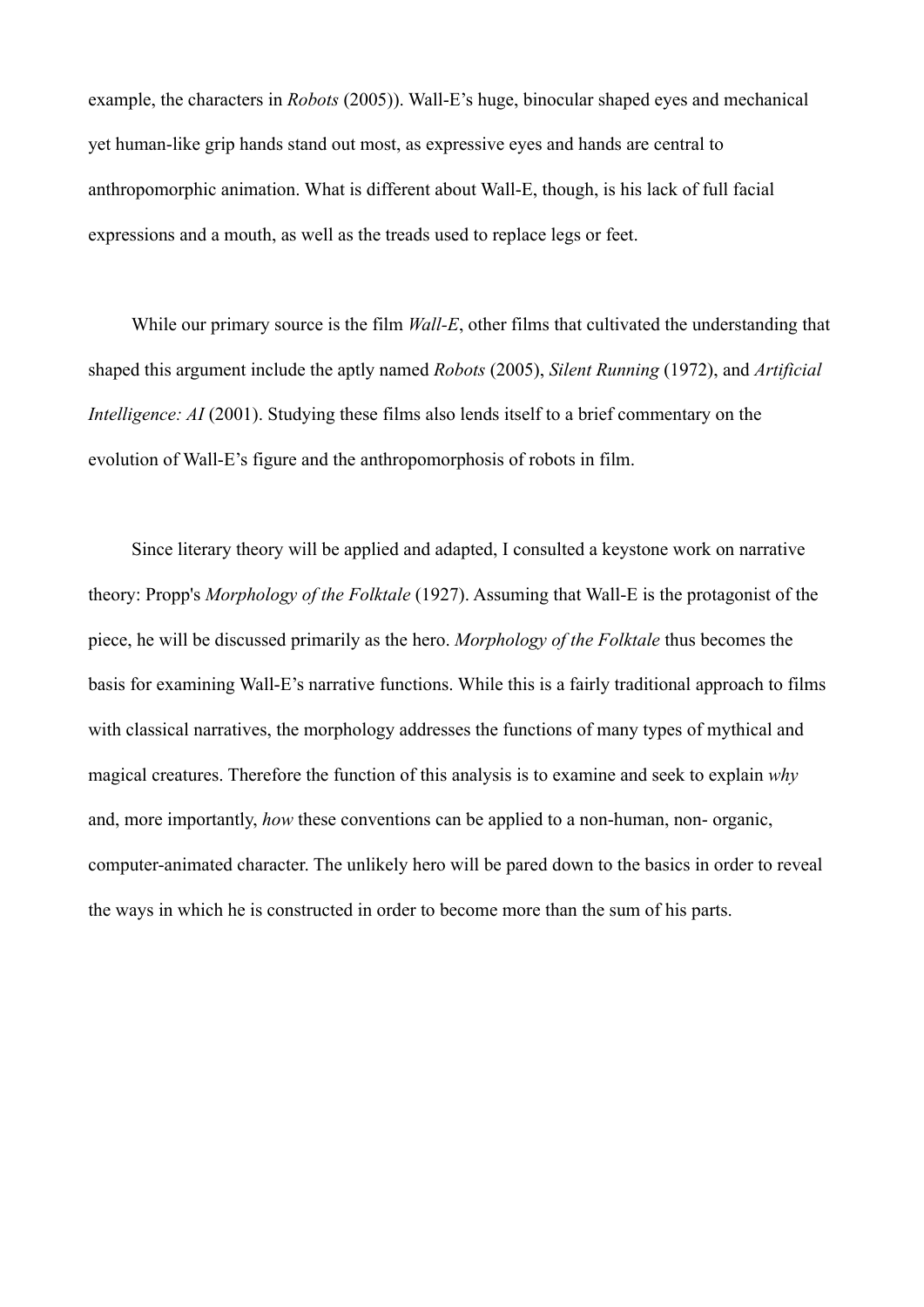## **Chapter 2: Literature Review**

The intention of this study is to examine contemporary animation and its techniques in order to identify how anthropomorphosis is achieved through narrative functions, characterisation, identification with the hero, and visual storytelling techniques. Although cel animation will be referenced, the main concern of this study is to investigate the narrative form and anthropomorphosis in contemporary, mainstream computer-animated films. This argument pertains particularly to feature-length animated films from some of the commercial studios in Western, English-speaking culture at this time.

 Literature on animation in general is often limited by its focus on visual techniques. Michael O'Pray (1998) claims that computer animation "mimics the realist aesthetic of mainstream liveaction film" (1998: 435). While this statement is true in terms of visual techniques, as will be discussed in later chapters, this claim completely disregards the art of animation. Animation recreates life not as we experience it, but in a way that adheres to the rules of its own aesthetic storyworld. When animated characters imitate real life closely but imperfectly, we come up against what Mori (1970: 33) calls 'the uncanny valley of eeriness' (fig. 1) making the character seem out of place, therefore limiting our ability to identify with the character. The "realist aesthetic" O'Pray describes is achieved through stylised means. Although he briefly alludes to the relationship between animated films and fairy-tales, O'Pray merely establishes that animation as a mode of film-making suffers from lack of analysis and serious thought. While it is true that animation follows a live-action aesthetic, its ability to convey the same messages through narrative without being hindered by its visual appearance is never addressed nor explored. This study will look at how, through narrative and visual means, the animators create a visually impressive story-world that communicates its themes and messages without drawing attention away from the narrative.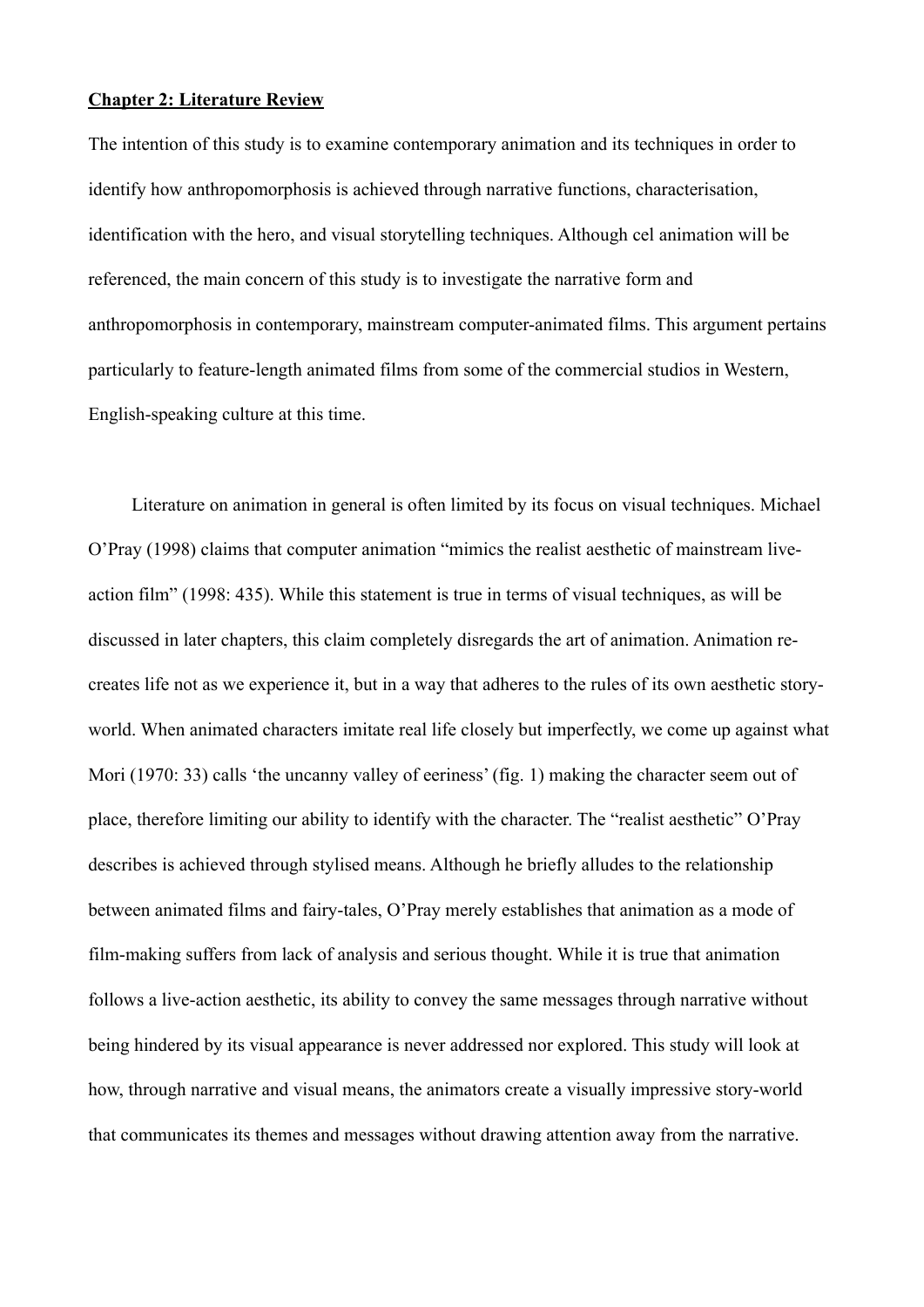Lord and Sibley (Cracking Animation, 2004) focus on the visual creation of anthropomorphosis, using Wallace and Gromit as examples to explicate how characters evolve to become more anthropomorphised. While it seems obvious that Wallace - a human character - would be anthropomorphised, characterisation is also added through the movements of his face. "Eee" sounds are accentuated with the outward extension of his cheeks. By exaggerating his facial movements up and outwards emotion is expressed, visually inferring a more intangible expression of character.

 Since he does not speak, Gromit's anthropomorphosis is mainly visual and communicated through facial expressions. Gromit's expressions are primarily achieved by attracting attention to his brow and his ears. The book details the evolution of Gromit's face: his brow has become larger, making it more expressive as it can take on more shapes and permutations, thereby creating the potential to impart more individual emotions and thought processes. His ears are also important as the speed and amount by which they lift, drop, move from side to side, and so on, create gestures that inform the viewer as to what Gromit is thinking or feeling. Rather than using his paws, for example, Gromit can flop forwards with fatigue or signal disappointment using only his ears. Together, his ears and brow create a great taxonomy of gesture with countless combinations. Using these examples as a guide can help to explain how Wall-E is anthropomorphised to such great effect.

 While much literature on the subject of animation demonstrates the artistic ingenuity of animation, this study seeks to complement his ideals by taking a more sophisticated approach and examining how the mainstream animators captivate audiences through anthropomorphism and narrative in addition to the visual filmmaking techniques.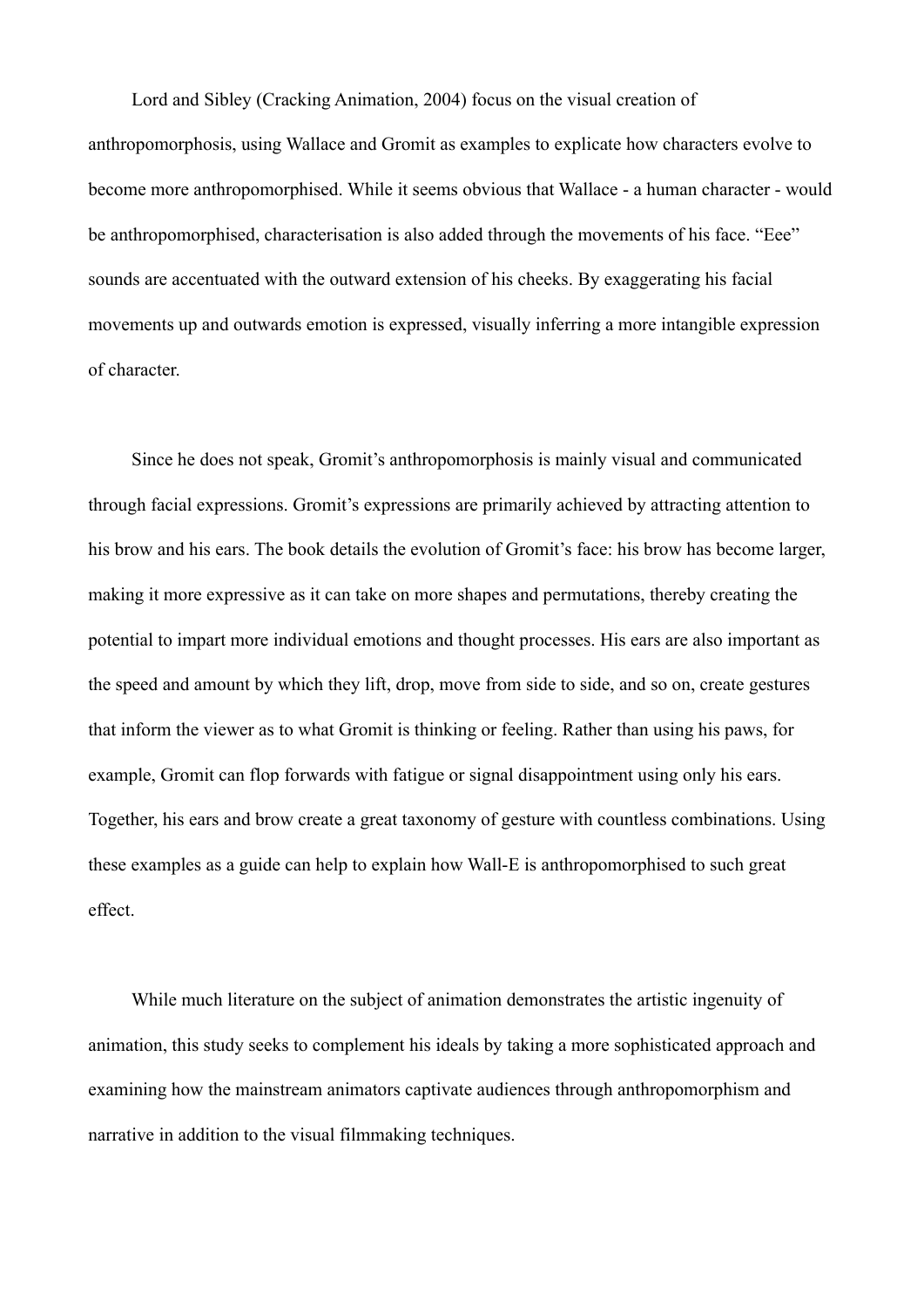Stephen Jay Gould's study of the evolution of Mickey Mouse can help us to understand the relationship between juvenile features and anthropomorphism. In 'A Biological Homage to Mickey Mouse' (1980), he provides a timeline of Mickey Mouse's appearance, stating that "over the years, his appearance became more youthful... a larger relative head size, larger eyes, and an enlarged cranium--all traits of juvenility" (1980: 102). Gould also argues that, "When we see a living creature with babyish features, we feel an automatic surge of disarming tenderness" (1980: 102). Juvenile features attract tender feelings, therefore arousing empathy and identification. As we will see later, Wall-E's enlarged cranium consists solely of his large, expressive eyes, making him appear juvenile and contributing to empathy and anthropomorphosis. Still, these discussions from Lord and Sibley (2004) and Stephen Jay Gould are based solely upon visual representations and do not go into concepts of narrative.

 Throughout the film, we get to know the characters by sharing their experiences, understanding situations, and empathising with his or her emotions. Ultimately, we project our own imagination and personal emotions onto the film, and this makes the character come to life for us more than the drawing itself ever could (Thomas & Johnston, 1995: 19). Propp's *Morphology of the Folktale* addresses the actions of the hero and the narrative functions that he goes through in order to reach his goal or restore equilibrium.

 Propp's analysis is limited to the narratives of his time and spectrum. Nevertheless, his methods are still relevant as they can be applied readily to film. These forms are perhaps most similar to the classical narrative forms of animated features, especially the fairytales. *Morphology* is a strong basis for any argument about construction of character, plot functions, and modes of storytelling. Western thinking and longstanding traditions in narrative functions can be addressed with reference to Propp's work in order to account for the evolution of the folktale and fairytale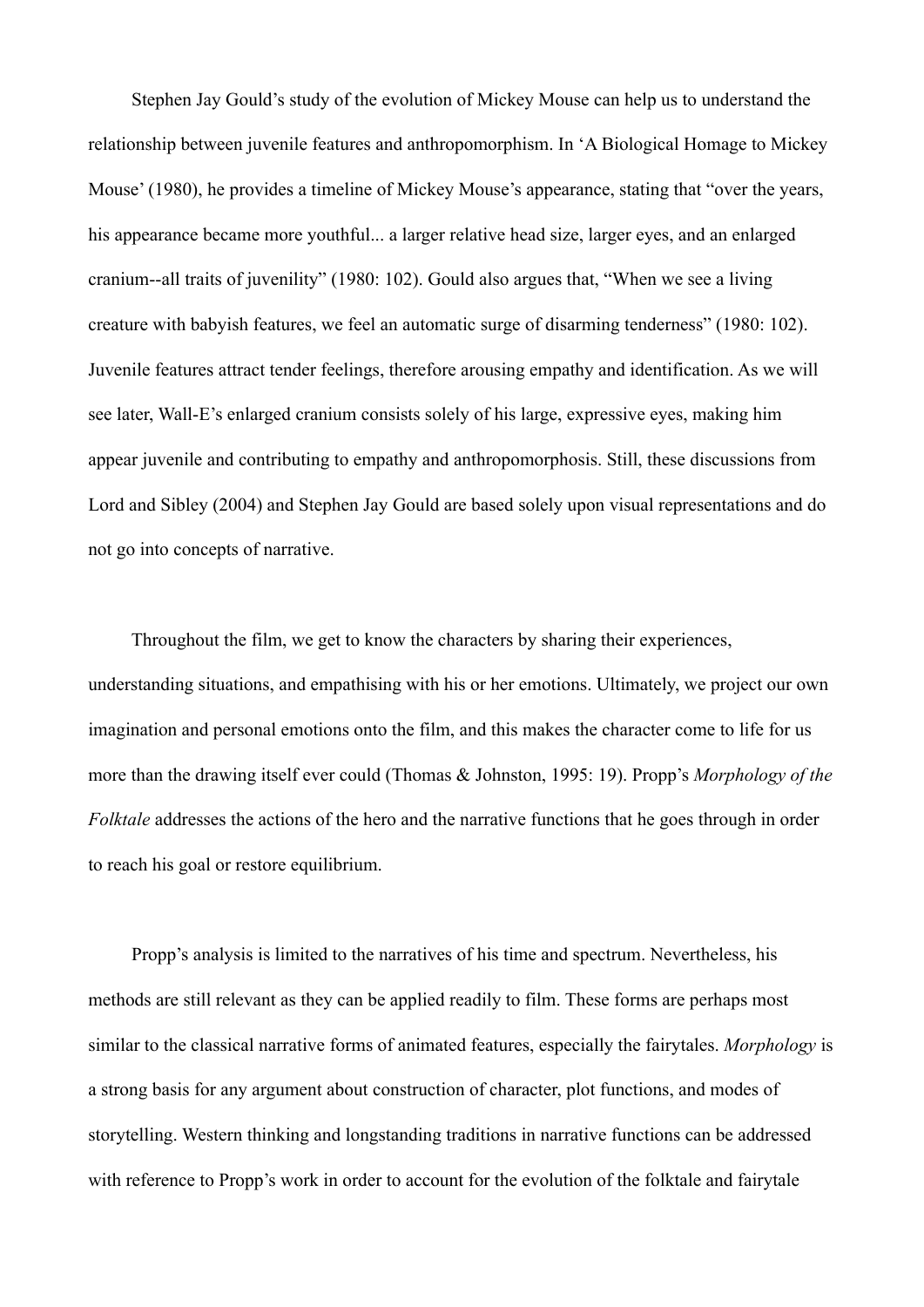narratives. In addition, this study aims to use *Morphology of the Folktale* as a basis for understanding the narrative functions that help us to identify with the hero and to achieve and enhance anthropomorphosis.

From another narrative and literature studies perspective, Suzanne Keen's 'A Theory of Narrative Empathy' (2006) explores the concept of empathy, and the ways in which we might experience empathy for fictional characters. She notes that, while reading fictional literature, what she calls "cognition" occurs. This happens when the reader reminds him or herself that the story is fictional, and therefore become distracted from his or her identification with the story and its characters (Keen, 2006: 213). In animated film, then, due to the visual aesthetic adopted there are even more barriers that must be broken down in order for audiences to identify with the characters.

 While Keen focuses on literary theory, Chaminade, Hodgins and Kawato's study 'Anthropomorphism influences perception of computer-animated characters' actions' (2007) investigates the visual corollary of Keen's theory by investigating the perceptual differences between biological and mechanical running motion. One running motion was configured through actual human movement, measured at key points in the human body. The other used the same key points to render, through computer animation, a mechanical version of this running movement. In short, Chaminade et al found that the more they anthropomorphised the running characters, the more likely the study's participants were to consider it a 'mechanical' computer-rendered motion rather than 'biological' human motion. So, on one side we have the literary concept of cognition, which affects the reader's ability empathise with a character they know to be fictional. On the other, we have an anthropomorphised computer-generated character that people have found to be disturbing or odd because it attempts to imitate real life and falls into Mori's "uncanny valley".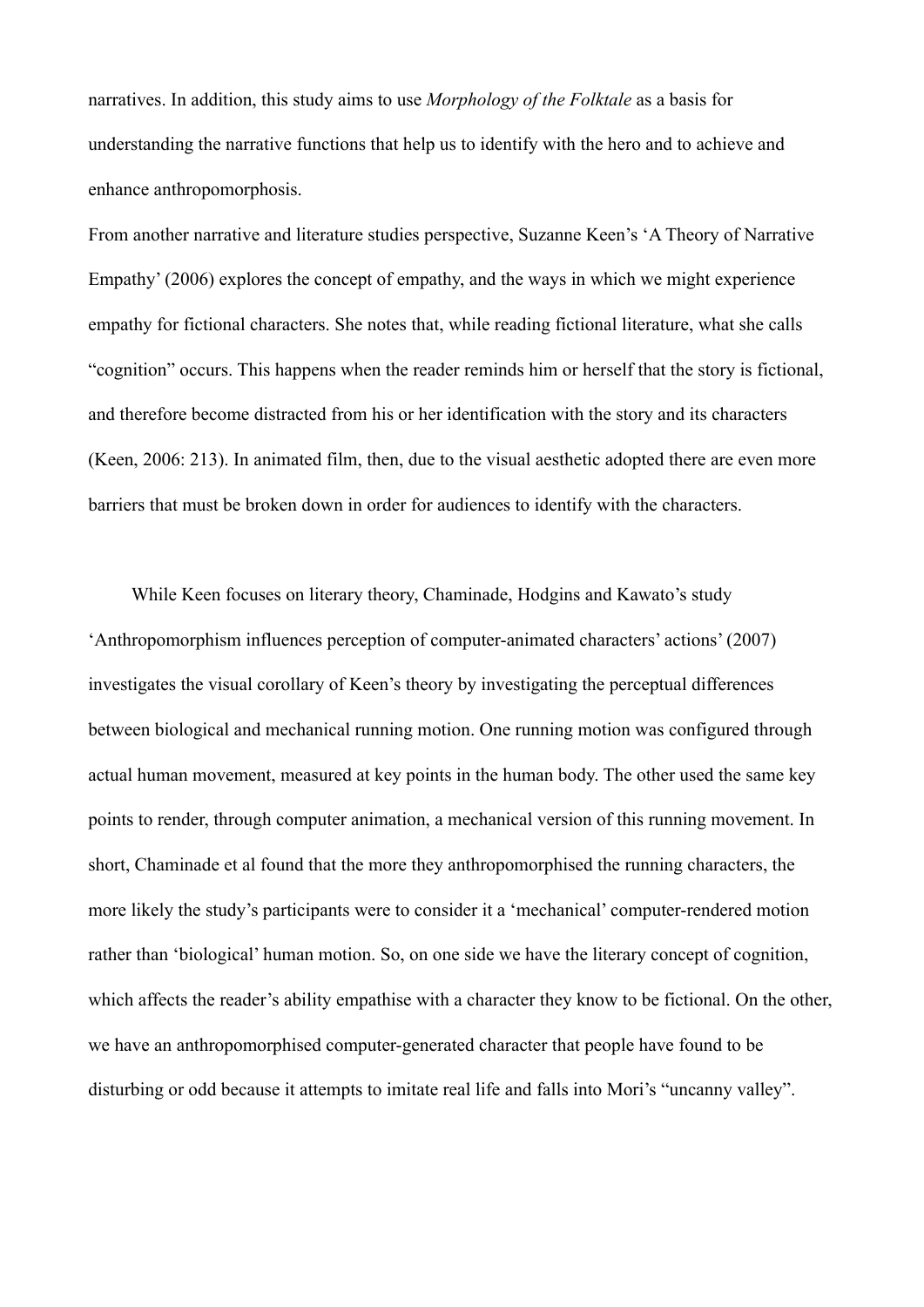Both studies essentially argue against, or at least highlight the difficulties of, a human's ability to identify with characters that we know to be fictional. These characters are often flawed imitations of the real life movements and emotions of humans. Therefore one intention of this study is to illustrate the barriers that prevent audience identification, whether due to our awareness that the film is fictional or because the representations of life on screen lack verisimilitude. Since visual aspects of animated film are stylised, we understand the story worlds as "fantastic dimensions" that serve as a metaphor for reality (Finch, 1975: 109), rather than a reproduction of life itself. Chapter 3 will discuss, in detail, the ways in which animation overcomes these hurdles in order to achieve both anthropomorphism and character identification.

Anthropomorphism is defined in the Dictionary of Zoology (Oxford Reference Online, ed. Michael Allaby, 2009) as,

 The attribution of human characteristics to non-human animals, most commonly by supposing non-human behaviour to be motivated by a human emotion that might motivate superficially similar human behaviour.

While this definition focuses only on non-human animals, it is the most accurate definition for our means as it addresses an important factor: the supposition that the character's actions and emotions are intended to appear to be inherently like those of humans.

This definition links directly to identification as the audience is intended to connect with Wall-E, the anthropomorphised character, on a human level. In visual terms, "it was the audiences who selected the cute, round, anthropomorphic animals with rich personalities as the type of characters they liked best" (Thomas & Johnston, 1995: 509).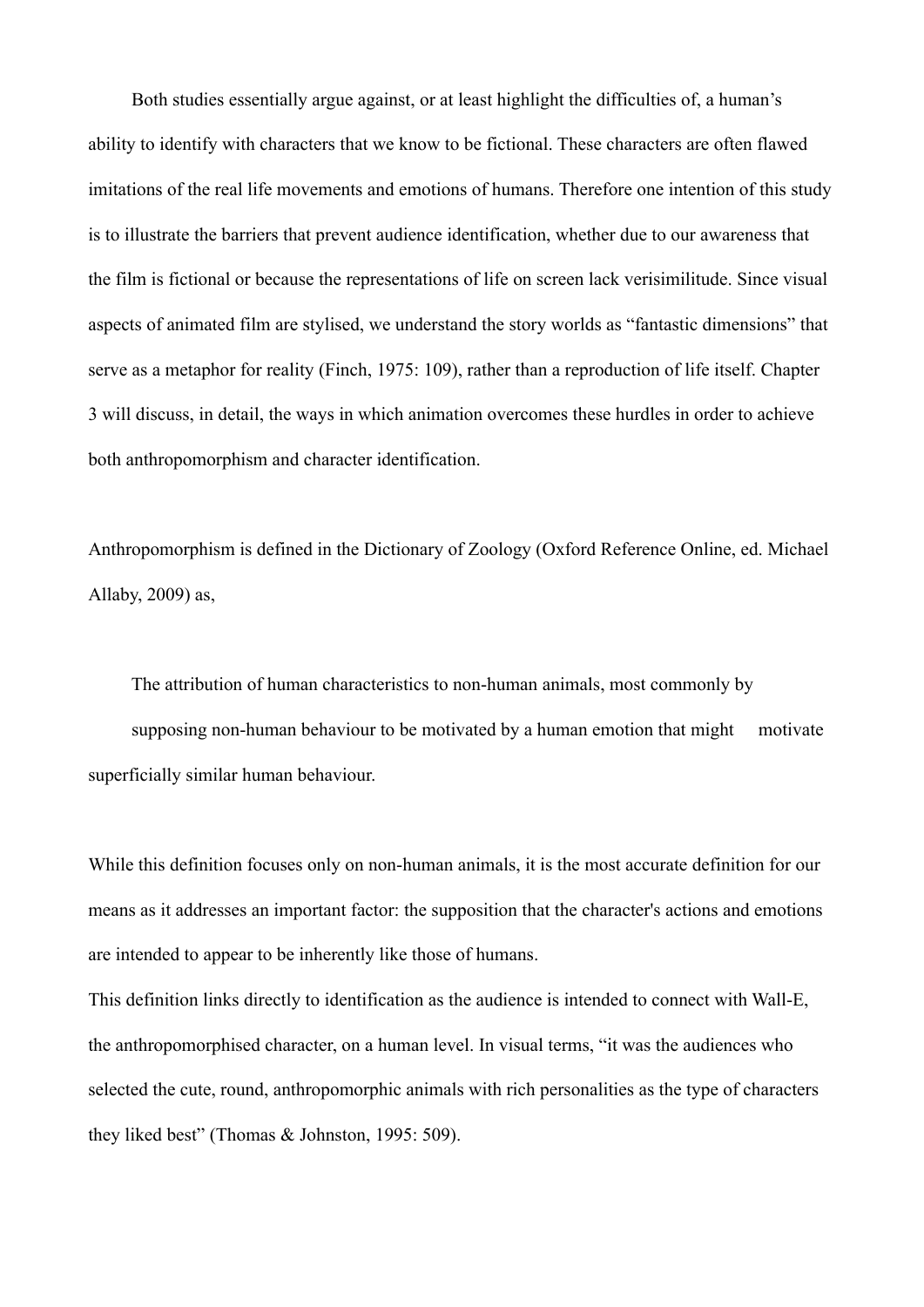Animals are identified as being used to universalise the process of identification as they are "empathy-arousing objects in Western culture" (Crafton, 1982: 299). In Before Mickey, Crafton (1982: 4) states that the audiences of early cel animation "perceived in these animated drawings a personality... an individual with his own quirks of appearance and behaviour that distinguished him from all others." Many of these characters with individual personalities were anthropomorphic animals and the protagonists of short animations. As this type of animation became popular, series production "helped to articulate a vocabulary of gestures which would contribute to the definition of the character's personality" (1982: 272). Therefore, Crafton begins to define what it is that makes these characters sympathetic. However, he does not detail the taxonomy of gesture that was defined at this time. In order to glean a deeper understanding of how characters are anthropomorphised, we must first examine this taxonomy of gestures. As these gestures were created and maintained before sound came to pictures, they are deeply ingrained in animated film and we may assume that they are easily read by anyone who has ever watched a (silent) animated cartoon. What we must now examine is how these gestures evolved and are applied to non-animals. In this case, we are concerned with robots. This is discussed with regards to *Wall-E* in Chapter 5.

How is anthropomorphosis achieved? Which narrative techniques forge the audience's identification with the characters? Finch (1975) says of *Lady and the Tramp* (1955), that Disney made a "good job of grafting human personalities onto the main characters without losing the nuances of dog behaviour that were necessary if the story was to be convincing" (1975: 120). This balance is key to the creation of anthropomorphosis as the characters must have human characteristics with which we can identify, while still carrying the subtle movements, characteristics and attributes of animals. Thomas (1997) highlights that animal characteristics can also apply to human characters, because when Dopey was created (*Snow White and the Seven*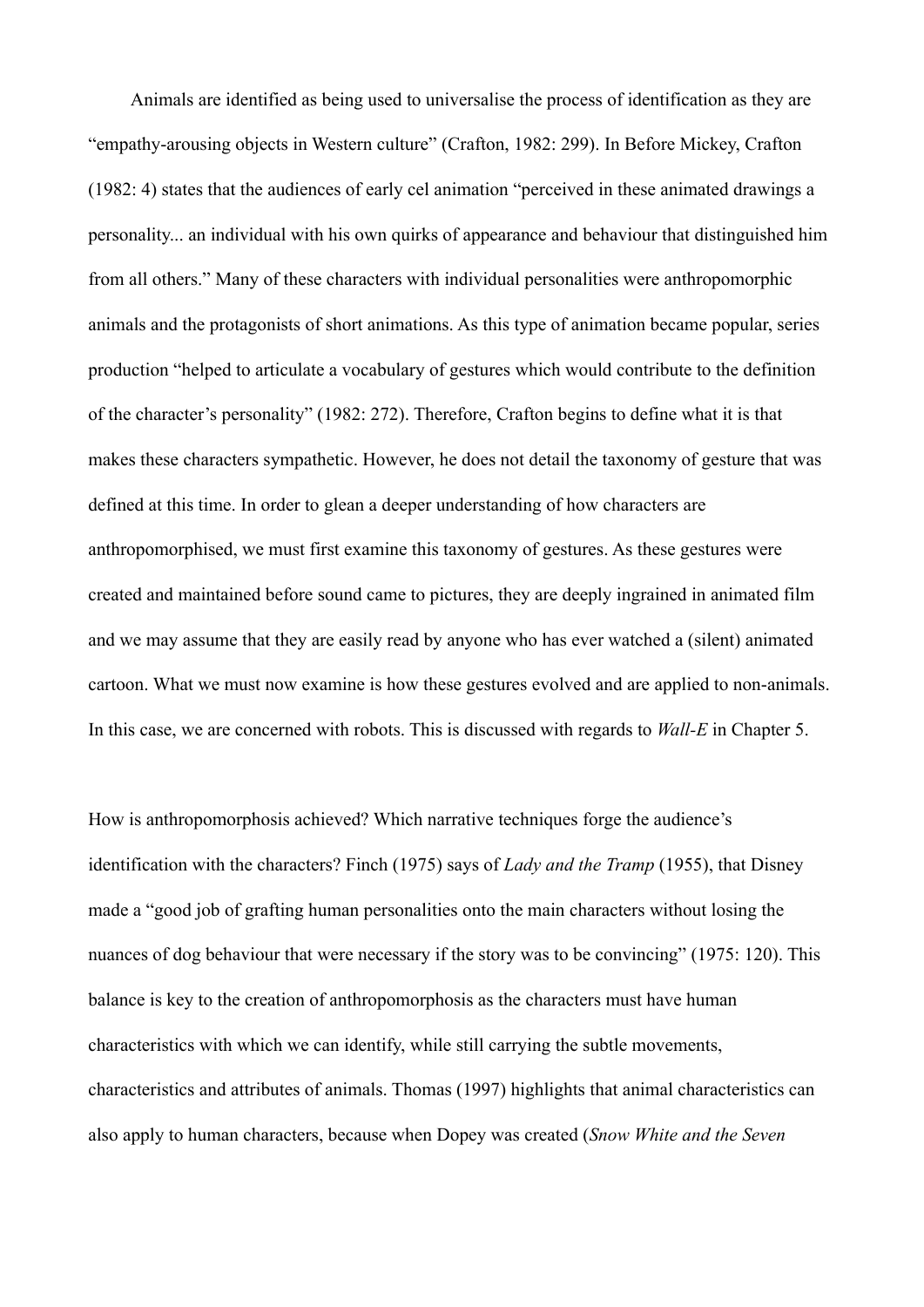*Dwarfs*, 1937), Walt Disney instructed the illustrator to "make him a human with dog mannerisms and intellect" (1997: 68).

 In *Disney's Illusion of Life,* Thomas and Johnson go on to discuss, in detail, exactly why and how anthropomorphosis is achieved. Thomas and Johnston state that Disney's "goal... is to make the audience feel the emotions of the characters, rather than appreciate them intellectually" (1995: 22). By "tapping the heart", Walt Disney sought to appeal to the widest audience in an emotional, rather than an intellectual, way (1995: 119). Therefore Disney was able to generate empathy and identification through anthropomorphosis. Thomas and Johnston assert that "[s]eldom is emotion established on the screen only through story, graphic art, or animation itself," (1995: 483), and go on to explain what visual techniques are used in order to make the anthropomorphised characters seem to think and feel. Animators at Disney have found that in order to communicate their characters' thoughts and feelings a thought process has to be shown. This is most commonly done through a change of expression (1995: 442). It is in reactions, rather than actions, that the characters interact with the story-world and appear to show emotion. As in the Wallace and Gromit example, their reactions become changes in facial expression that reveal character.

Walt in Wonderland (Merritt & Kaufman, 1993) cite Walt Disney's "genius for personality animation, comic invention and character design," and his "ability to graft selected gestures, features and behavioural traits... onto... animals for sentimental and comical effect" (1992: 24). While this refers to the traits of kittens and puppies being applied to barnyard animals, the same is true of human traits being applied to anthropomorphised animals and, in this case, a robot.

 The case study of Wall-E aims to look into what human behavioural traits are applied to Wall-E that anthropomorphise him, as well as which gestures and movements that were defined in the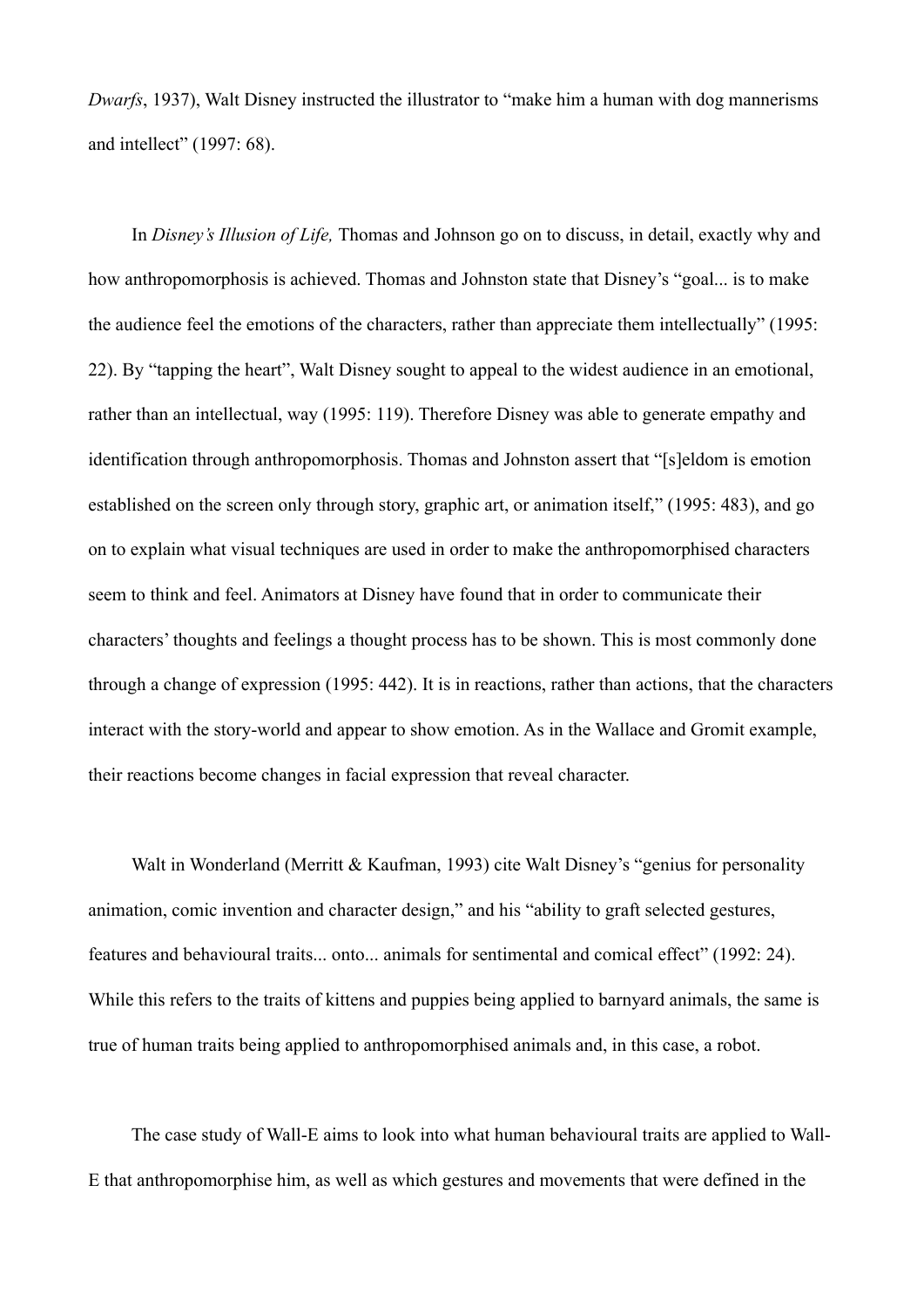silent era still apply to our understanding of anthropomorphosis today. What we must seek now are contextual clues that can lead towards an explanation of why Pixar has come full-circle and returned to a largely non-dialogue picture.

 Roy P. Madsen (1969: 103) identifies "appealing characters with attractive human qualities" as the key to sympathetic and identifiable characters that embody the idea being taught. Chapter 3 will look at the narrative and visual techniques that contribute to identification and empathy in order to achieve anthropomorphosis. We will discuss how robots are portrayed in film, the ways in which they are anthropomorphised, and how this has evolved in Chapter 4. Basic movements and codified gestures from the silent era can be seen in *Wall- E*, and Chapter 5 will examine the taxonomy of gesture used within the film and examines anthropomorphism in a case study of the film *Wall-E.*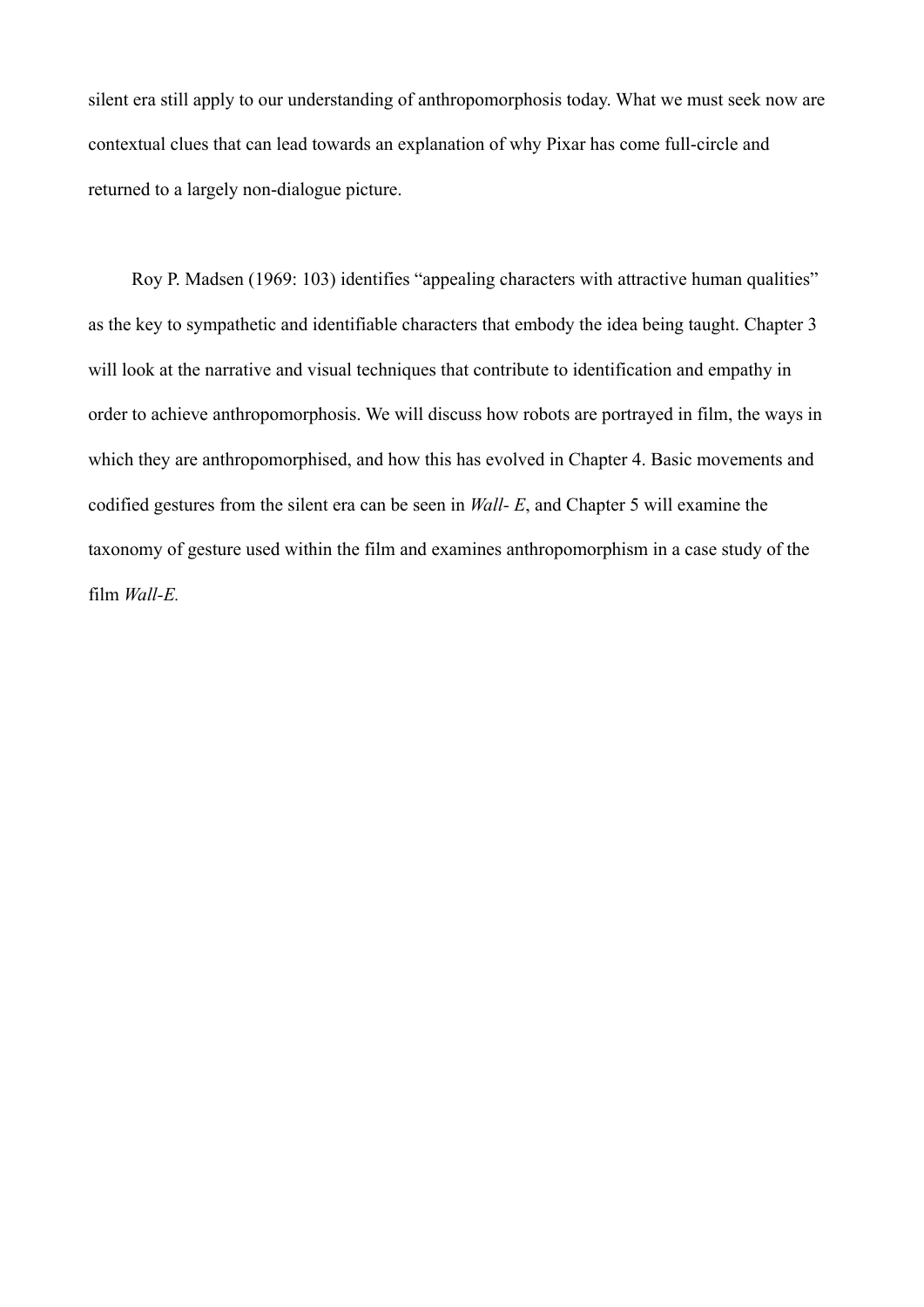#### **Chapter 3: Anthropomorphosis in Practice**

Anthropomorphosis is achieved in a number of ways in film. Narrative conventions are important in the process of anthropomorphosis as the characters perform functions that we perceive to be like the actions of a human. This chapter investigates which narrative functions are carried out by the hero, as well as visual aspects of non-human characters that define them as human-like. This chapter also deals with the problems involved in this process and the reasons why we are able to overcome our cognitive barriers and believe that the animated characters are real. Combined, the function of these techniques is to anthropomorphise a character and achieve audience identification.

 Anthropomorphism in this study follows the definition outlined in the Literature Review. This definition will be applied to non-human characters in animated and live-action films that display attributes and behaviour onto which we bestow human importance. In *Morphology of the Folktale,*  Propp identifies three categories of folktale: fantastic content, animal tales, and everyday tales (1927: 5). While films may cross boundaries in this regard, this study is primarily concerned with animal tales, as well as how they function in the same way as every day tales with anthropomorphised protagonists rather than humans*.* Propp states that "we can draw the inference that a tale often attributes identical actions to various personages." (1927: 20). Characters perform functions that are important to the narrative. These functions also contribute to anthropomorphosis. Therefore, the following examples are attributed to the construction of characters, as anthropomorphised characters tend to be of key importance to the plot.

 As mentioned above, anthropomorphic animals were best liked by audiences (Crafton, 1982: 509) and, over time, became the norm for animation. Another reason for the proliferation of animal protagonists is that the animation of humans remained primitive, according to Thomas (1997: 70), until Disney's portrayal of humans in *Snow White and the Seven Dwarfs* (1937). Previous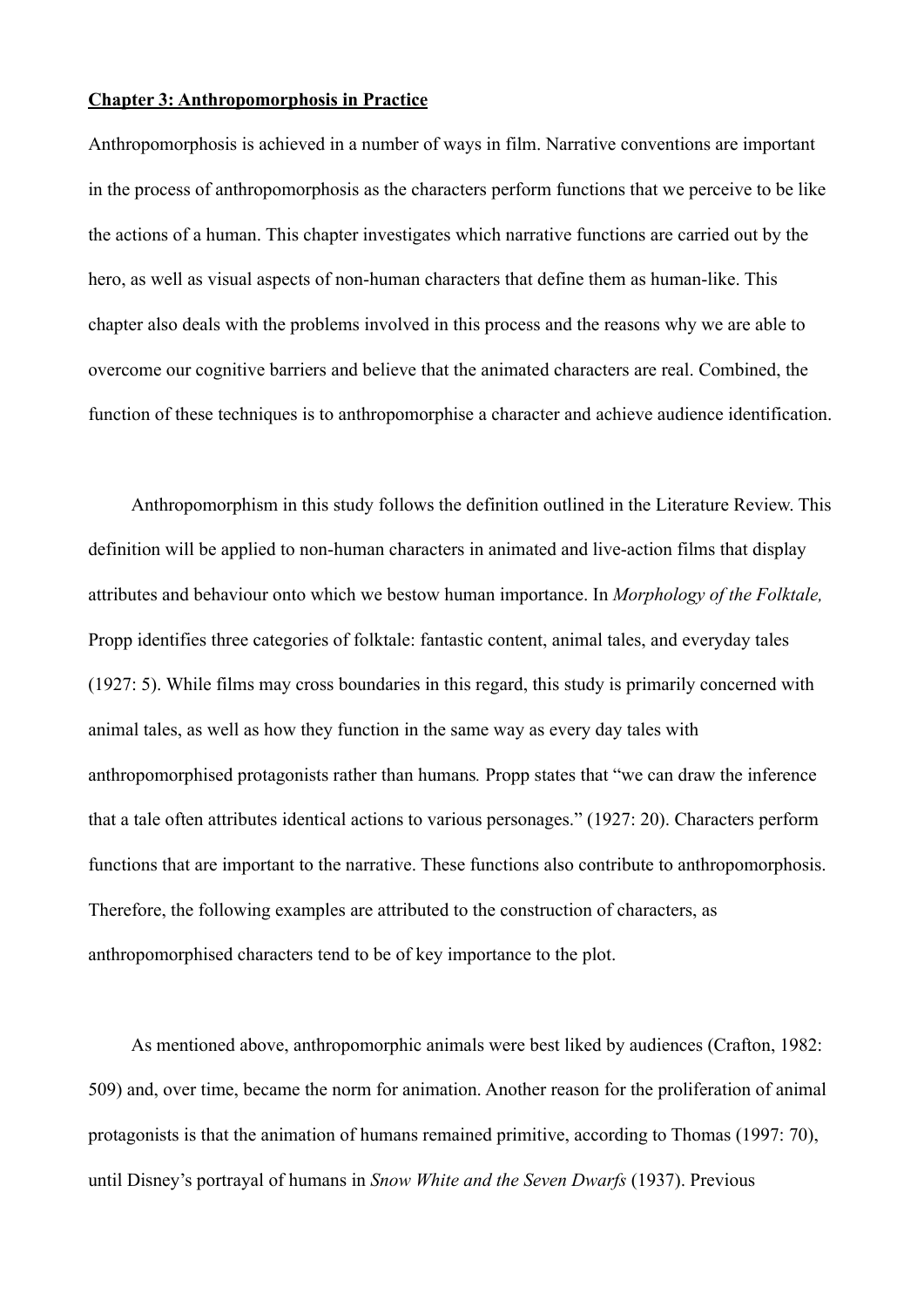techniques for animating humans included rotoscoping, and Photostats. However, when conveying human movement that sought to imitate "real life", the characters often seemed not to belong to the story-world that they inhabited, making it "impossible to become emotionally involved with this eerie, shadowy creature who was never a real inhabitant of our fantasy world" (Thomas & Johnson, 1995: 323).

 In computer-animated narrative films, rotoscoping can create a sense of abnormality or what Mori (1970, cited in Chaminade et al: 206) calls the "uncanny valley of eeriness". Like Marionette dolls, these animated humans can seem soulless and unusual. Lacking the artist's touch, these representations remain flat. They lack emphasis and flair, failing to express the intangible intricacies of movement - as discussed in the Wallace and Gromit example - that define character. Therefore, in time, in the Disney Studio a "gentle caricature" was employed in drawing humans (Finch, 1975: 71), making them seem more realistic as part of the story-world. The aim is for characters to be part of a story-world that is separate from - but in most cases similar to - what we deem to be real life. Thus the story-world exists as its own dimension with its own set of rules, and the characters exist happily within it.

 Why is it that we are able to connect with a story-world that we know to be fictional? Finch states that these stories unfold in a "fantastic dimension which we recognise as a metaphor for reality rather than as a naturalistic portrayal" (1972: 107). Therefore, the characters and the storyworld represent real life in some way. Animated films simplify recognisable aspects of our real lives, and distil these issues, emotions, and experiences down into one story that we can relate to and enjoy. In doing this, the most human concepts and emotions are brought to the foreground for optimum empathetic effect. While a "gentle caricature" is employed for human characters, the story-world becomes a caricature of realism. "Audiences have to be impressed, absorbed, involved,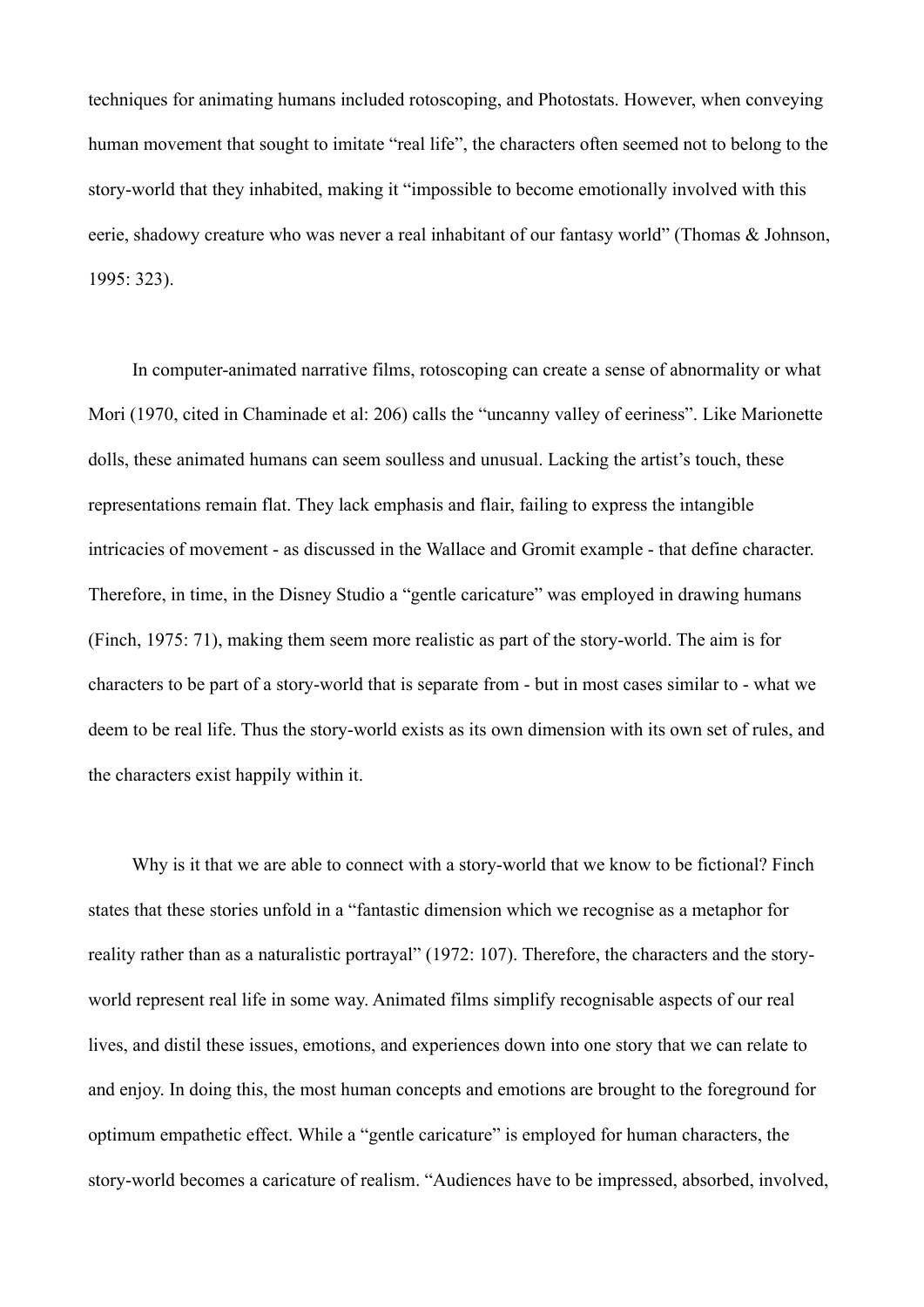taken out of themselves, made to forget their own worlds and lose themselves in ours for cartoons to succeed" (Thomas & Johnson, 1995: 35). In the same way that we can accept that characters belong to their own dimension, the rules of the story-world - though different than our own - can be understood.

 In such an aesthetic medium, visual elements are key and must work alongside narrative in order for the audience to connect with the characters. Anthropomorphic characters are seen as cute, funny, and often more "real" than their human counterparts (Crafton, 1982: 290). Stephen Jay Gould has investigated how Mickey Mouse's appearance has evolved. As mentioned before, he found that Mickey Mouse became increasingly juvenile in appearance, with his big eyes, his large, sloping forehead, and his thickened snout (Gould, 1980: 100). Gould attributes our liking for young looking characters to our own neoteny. We, as humans, maintain juvenile characteristics into adulthood, and are therefore, "fooled by an evolved response to our own babies... we transfer our reactions to the same set of features in other animals" (Gould, 1980: 102).

 Gould therefore allows us to begin to understand why it is that we are able to accept nonhuman characters in animation in the same way that we understand and accept human characters. From as early as circa 1914, "the idea of sympathetic anthropomorphic animals serving as protagonists was well established as a desirable objective" (Crafton, 1982: 289). The combination of cute, rounded animals and the illusion of human traits and motives within these personalities made these characters sympathetic. Non-human protagonists became popular in animated film as audiences enjoyed their juvenile features, as well as identifying with their "human" behavioural traits. It is through the combination of these features and traits that anthropomorphosis is achieved. Suzanne Keen (2006: 214) states that "Human beings, like other primates, tend to experience empathy most readily and accurately for those who seem like us." Therefore, the more human the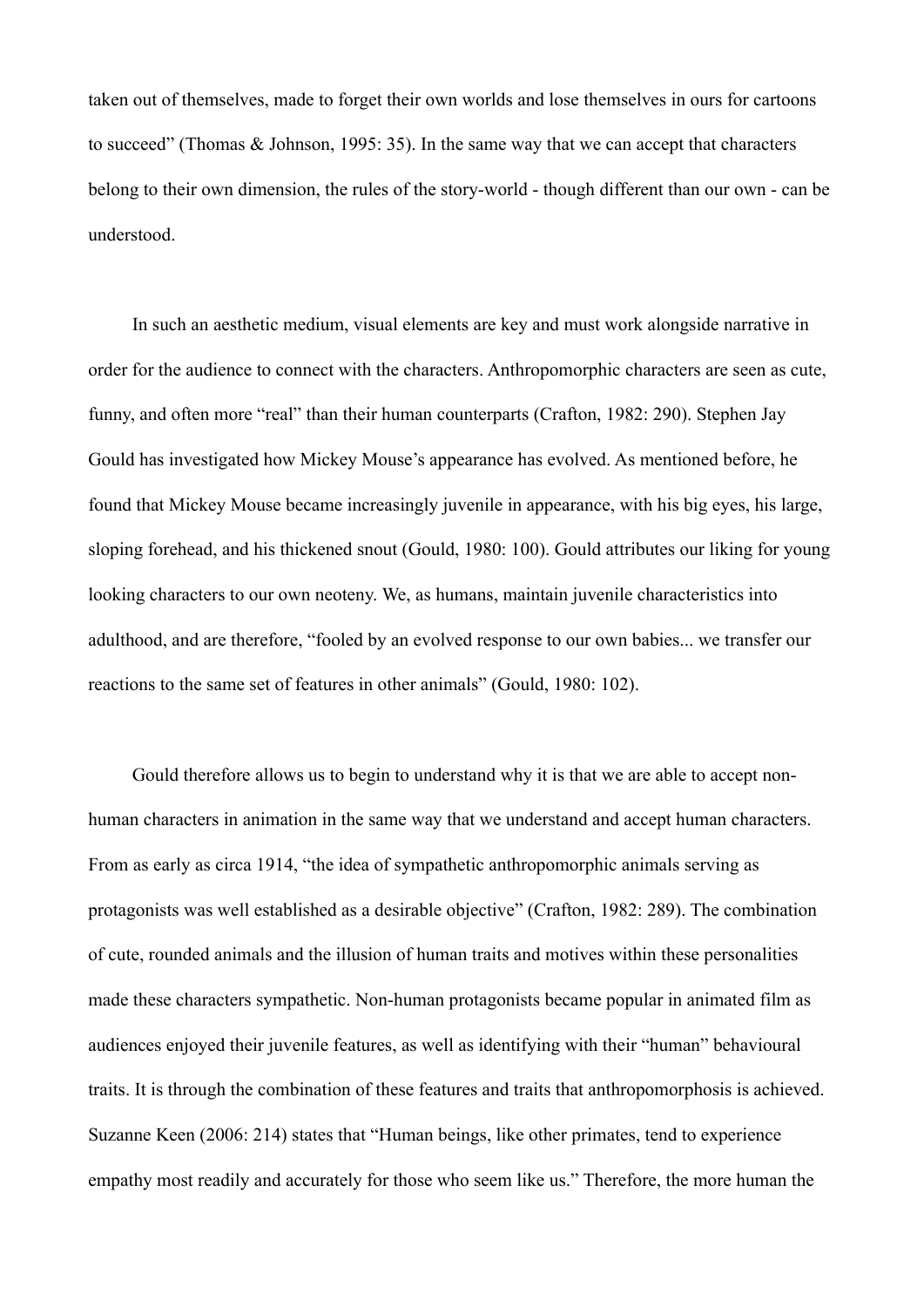responses, the more likely we are to identify which emotions the character is experiencing and respond with empathy. Keen also discusses situational empathy - a response to aspects of plot and circumstance in the story that we recognise and correlate with our personal experiences (2006: 215). Resonant and wide-reaching responses, then, are the kinds of emotions that most people will have experienced. For example, in animation there are often themes of loneliness, separation, and love. When characters encounter situations in which they experience these emotions, we are able to empathise by drawing upon our own experiences. This understanding creates identification, drawing us into the narrative. Therefore anthropomorphosis is achieved as we believe that the character shares our human behaviours, experiences and emotions.

 Furthermore, basic human themes are put to good use in animated films with non-human protagonists and applied to the character's story-world. To use Bob Thomas' (1997: 151) example, in *Toy Story* the child Andy's bedroom becomes the toys' workplace. Despite our knowledge that toys are inanimate objects, their needs, fears, and goals are based upon those of humans, therefore allowing us to sympathise with their situation. *Toy Story 2* deals with issues of alienation and abandonment. Jessie is a particularly poignant character as she embodies precisely how children feel about and identify with their toys. Jessie's owner loved her, played with her, took her everywhere she went, until she grew up and abandoned Jessie in a donation box. The love that Jessie's owner felt towards her and Jessie's heart-break at being abandoned are so central to the narrative that the narrative halts and a song, 'When She Loved Me', plays gently and mournfully over her sentimental tale. Again, the filmmakers draw upon childhood experiences. We have all had a toy that we loved so much that we believed that they really lived, really felt, and were really there for us. By focusing on the deepest of human emotions, particularly those fears that we tend to experience in childhood, the filmmakers forge our identification with these non-human personalities. In the same way that we bestowed life onto our toys through our own imaginations as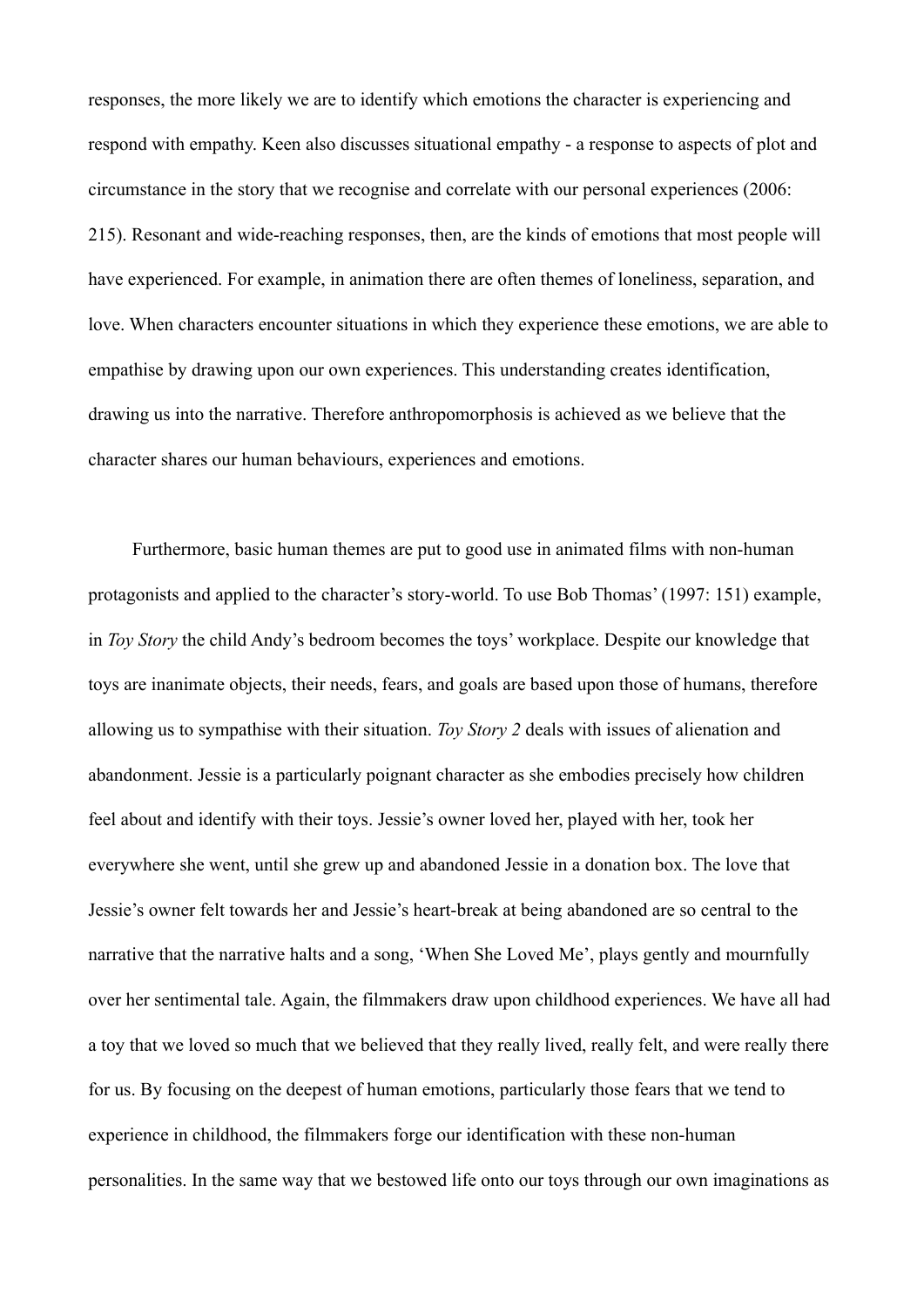children, we can go through the same process with these animated characters. We can relive our childhood feelings for our toys through the film, thereby making the characters "real".

 Anthropomorphosis is achieved when we are absorbed in a character enough to suspend disbelief and engage with them as if they are real. It relies on our belief that the character thinks and experiences emotion in order for us to identify and empathise. Animation "works like radio": we project our own imagination and emotions onto the images (Thomas & Johnson, 1995: 19), bestowing them with more depth than the animator could ever create through visuals alone. Therefore Thomas and Johnson identify the physical change in facial expression as the moment at which the illusion of a thought process - of emotion - is created. Naremore states that cinema favours reactions (1988: 40), and so it is not the incident itself that is significant, but the character's reaction to that incident. It is how the character feels about what is happening that takes precedence. We identify with the character because we perceive him or her to have experienced a human emotion. Since these emotions are a product of our own imagination, we experience empathy. Similarly, Thomas and Johnson (1995: 487) argue that we react *to* evil characters and *with* good characters. Therefore, if a character is sympathetic, empathy is a product of reacting *with* them. We share their reactions and feel their emotions - or, rather, what we perceive to be their emotions - as our own. By investing our emotions in a character the film becomes part of our reallife experience and we believe that the character has experienced the same emotions that we have.

 Like our tendency to transfer emotion towards childlike members of our own species onto those of animals, animation seeks to transfer human emotions and gestures onto its characters. For example, animation studio Cosgrove Hall's *Wind in the Willows* (1983)*,* a puppet animation, "suggest[s] a combination of animal behaviour and human nature... [characters] sometimes seem to be animals in human clothes and at other times appear more like humans wearing animal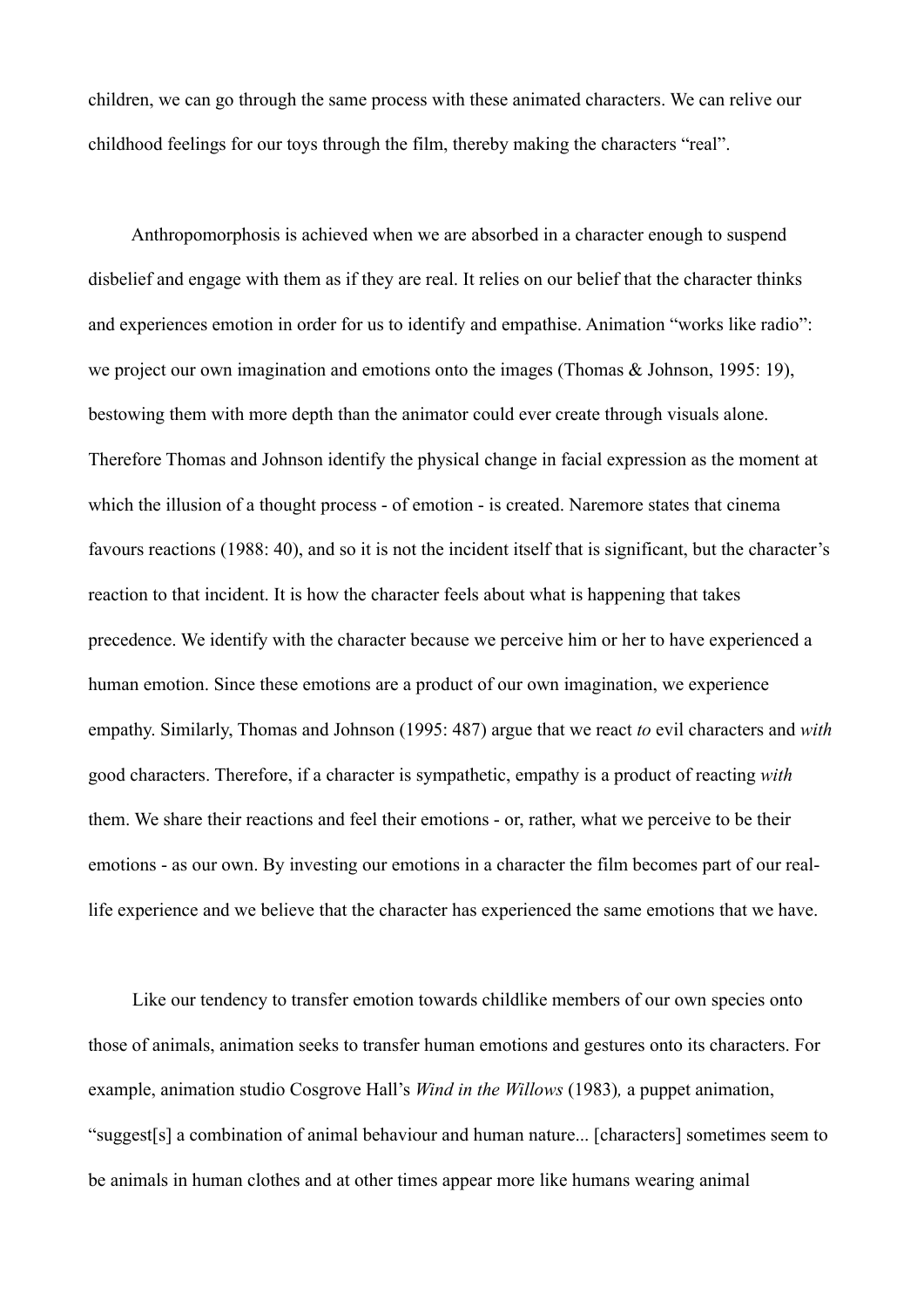masks" (Lord & Sibley, 2004: 41). This is a desirable objective as it establishes the two-directional influence that makes anthropomorphosis work. While the objective of anthropomorphosis is to make a non-human character seem human, they are still intrinsically non-human - whether they are an animal, a toy, or a robot. In each case, the character must still, at some point, display attributes of their own kind in order for them to be a complete, rounded representation. If this was not achieved, there is no reason for the character to be non-human at all. The fact that the toys in *Toy Story* flop dead on the ground at the sound of a human coming makes them nuanced. They are at once nonhuman and anthropomorphised. By reminding us that they are not human, they become all the more believable and real.

 Overall, characters carry out a number of narrative functions that anthropomorphise them. As an audience, we connect more with characters that are sympathetic by way of their juvenile appearance and their display of human attributes through their reactions to situations. We are predisposed to feel empathy for the character when we enjoy their appearance. Therefore when we watch the situations that the character goes through, we identify and can draw upon our own experiences, thereby experiencing the emotions of the character. When we feel empathy, the character becomes anthropomorphised not only by their visual appearance on screen, but also by our responses and attributions of human behaviour onto the characters.

 Chapter 4 establishes the ways in which robots are represented by being both anthropomorphised and mechanical.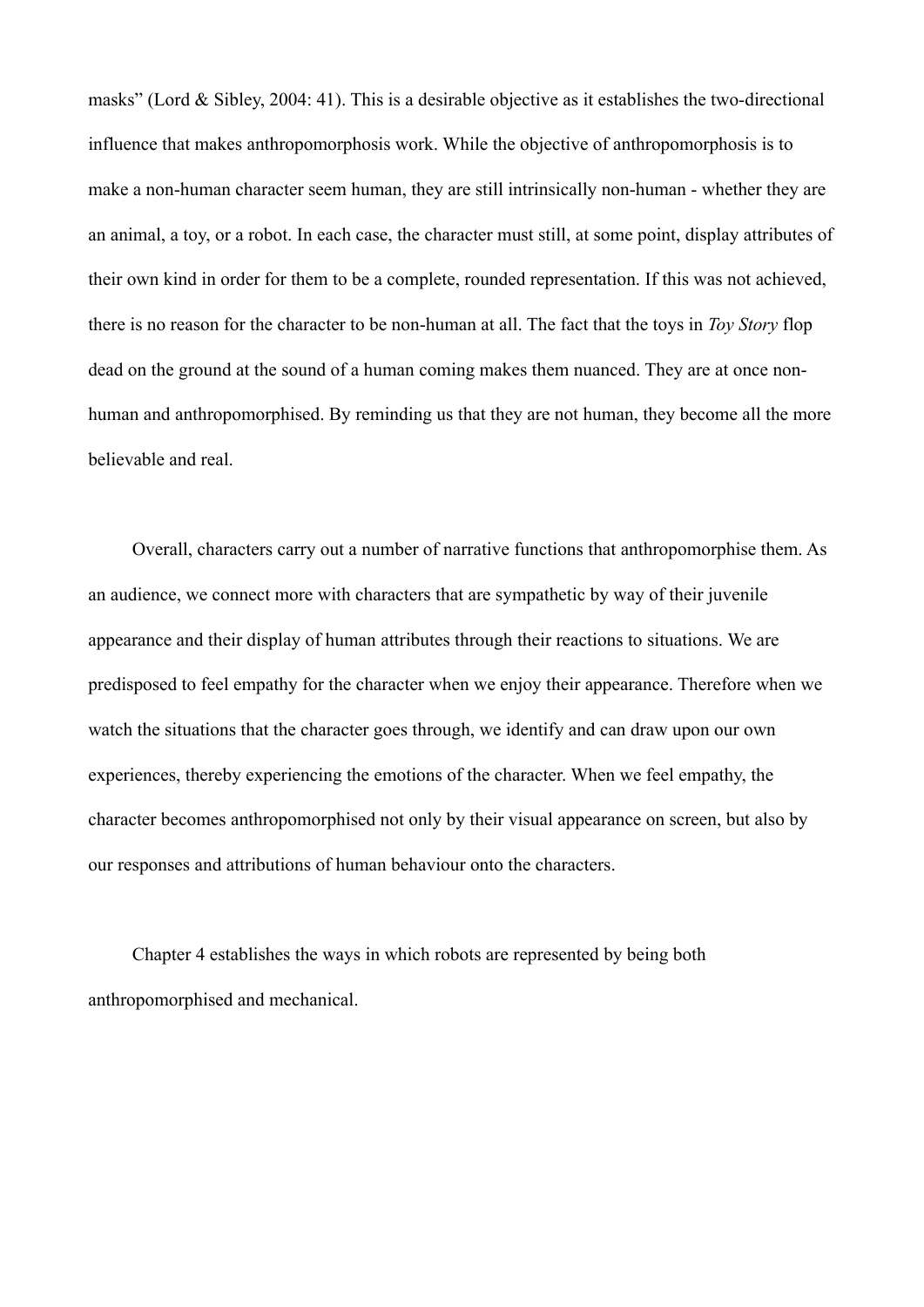#### **Chapter 4: Anthropomorphosis and Robots**

Robots have been represented throughout cinematic history in a vast number of ways. From Fritz Lang's *Metropolis* (1927) to our case study, *Wall-E*, robots have undergone dramatic changes, influenced by technologies of the contemporary age and advances in film. There are various different types of robots with numerous properties and functions, but the interest of this study lies in robots that exhibit both mental and physical agency.

Wall-E's appearance seems to have been influenced by a number of robots in film, and these will be discussed in this chapter. For example, Wall-E's stature and mobile arms are similar to those of the robots in *Silent Running*, and his binocular shaped eyes resemble those of Johnny Five from *Short Circuit* (1986). While bearing in mind the cross-pollination of ideas within such films, the primary interest of this chapter is to examine the characterisation and anthropomorphosis of robots through narrative and visual techniques. Three films that tackle the anthropomorphosis of robots in considerably different ways are *Silent Running* (1972), the computer-animated *Robots* (2005), and Steven Spielberg's *Artificial Intelligence: AI* (2001).

 Each film approaches anthropomorphosis in a different way. In *Silent Running*, the robots Hughey, Dewey and Louie are of similar size and stature to each other. Their bodies are rectangular with one camera-lens "eye" and a grate for a mouth. They waddle on two short legs that transport them slowly but effectively. A single metal, jointed robotic arm is their only articulated limb and tool. Hughey and Dewey are anthropomorphised primarily through the protagonist Lowell's reactions to them. Since they do not have a human-like appearance, do not speak, and are programmed solely by Lowell, they are anthropomorphised in the same way that, for example, we imagine emotions to be felt and expressed by a toy. As they work, we see Lowell watch what they are doing on the monitor through their in-built cameras. Looking at things from their point of view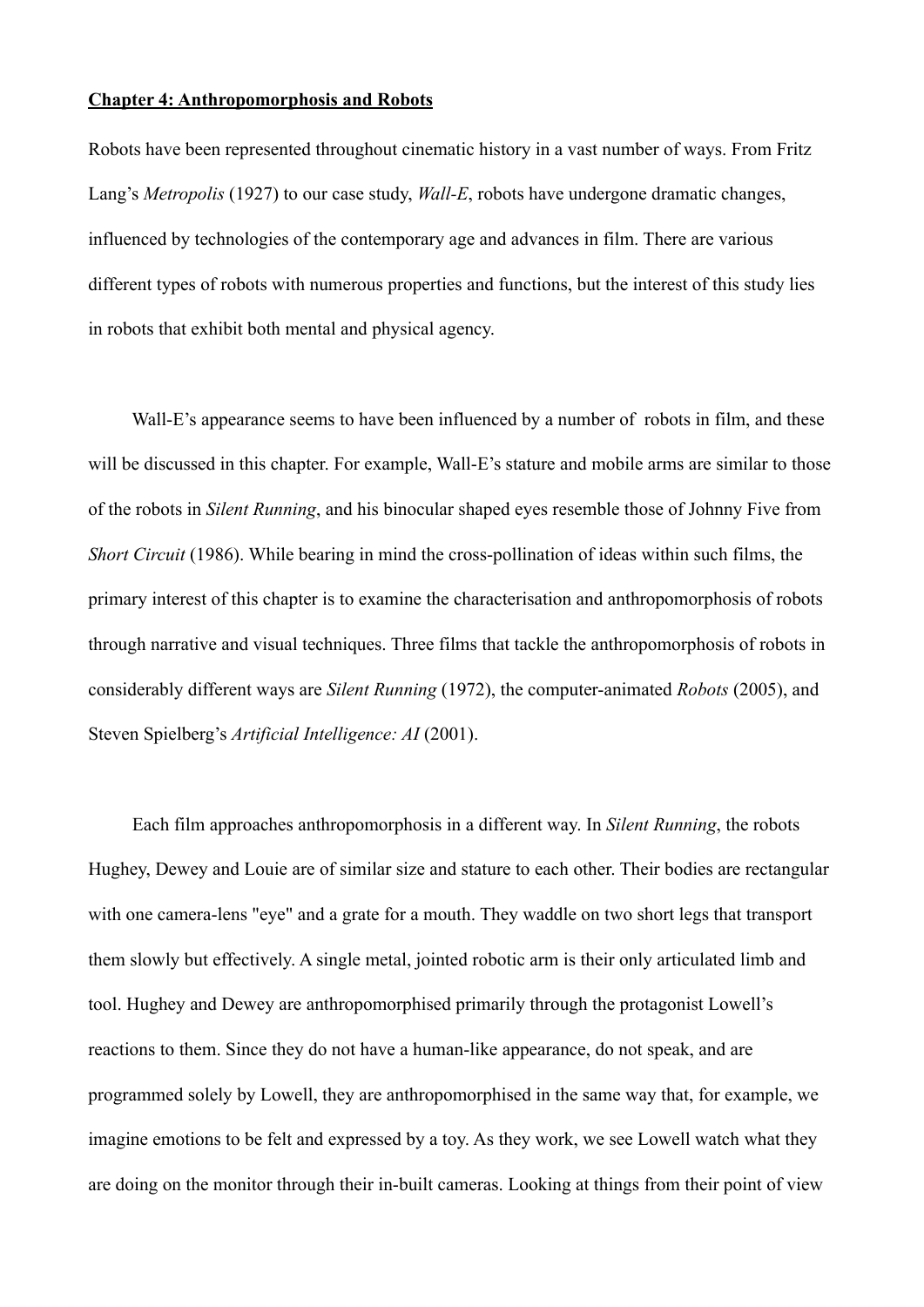anthropomorphises them to some extent as we feel we are experiencing the world as they see it. However, Hughey and Dewey do not think, feel, or act outside of their programmed functions. Alone, they express no human traits whatsoever. While they are responsible for performing surgery on Lowell's leg when he is injured, and play cards with him, it is only because he has programmed them to perform these specific functions.

 It is through Lowell's nurturing of the robots and his one-ended discussions with them that we project anthropomorphic importance onto Hughey and Dewey. This in fact borders on zoomorphism, as Hughey and Dewey are less like humans and more like Lowell's pets. Curiously, however, rather than establishing himself as a leader, Lowell talks to and acts with the robots as though they are his peers. He projects his own emotions onto the robots outright: "I know you're sad about Louie, but he was careless." Furthermore, the ways in which the robots are anthropomorphised becomes complicated when Hughey is damaged and Lowell attempts to fix him. Dewey stands in the back, hopping from foot to foot and making subtle movements suggestive of concerned glances. Lowell tells Dewey, "I understand," and we believe that Dewey is equally as concerned for his friend as Lowell.

 Throughout *Silent Running*, as Lowell becomes increasingly detached and lonely, his reactions create anthropomorphosis, and the robots begin to become more anthropomorphised through their own actions. Despite their robotic appearance, we gradually become more used to the idea that the robots can think and feel, because if Lowell believes it, we can understand it through him.

 Conversely, the characters in *Robots* are completely physically anthropomorphised. They have similar dimensions to humans and walk and talk in the same manner. They have desires,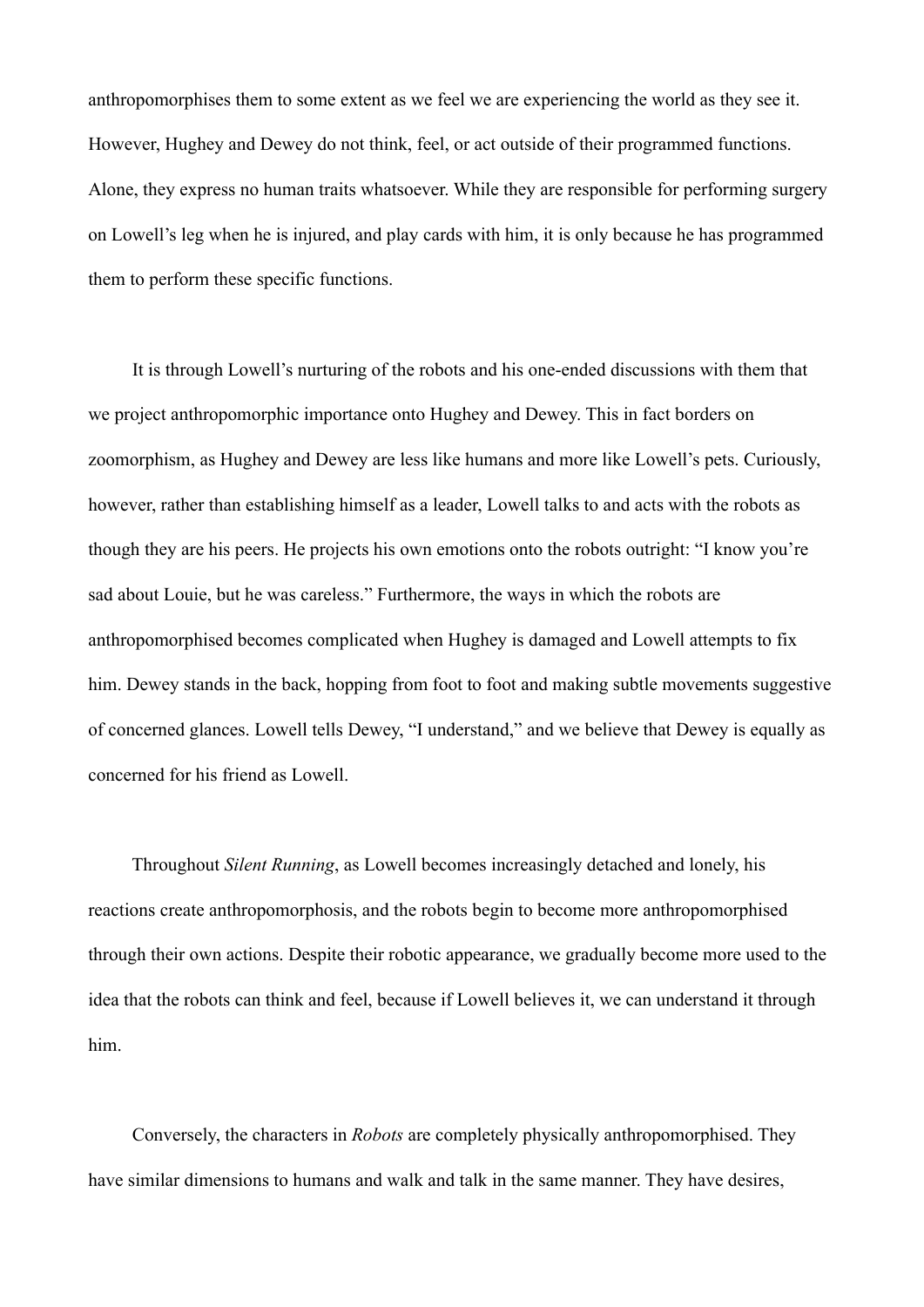dreams, friendships, and romantic relationships. We follow Rodney, the protagonist, through the aches and pains of growing up and his ambition to become an inventor. *Robots* takes a *bildungsroman* and puts a whimsical spin on it by incorporating the key events in a human's life. In essence, it is a human story transposed onto robot characters. These characters perform specific functions and have personalities and anthropomorphic faces, but they are not "human" to us in the same way as human characters in a live-action film. Their mechanical nature is expressed through situations such as having their joints oiled or becoming magnetised. A moral dilemma occurs, however, when the main anthropomorphic characters become outdated and are banished from Robot City to be scrapped. Rodney and his friends become social outcasts, and begin to fight for their freedom and acceptance. It is not until this point that we become emotionally invested in their struggle that they are anthropomorphised and we feel that they are human and deserve to live. The outdated robots are imperfect: their bodies age and deteriorate in the same way as humans. Rodney and friends become anthropomorphised when contrasted with the villain, who is the antithesis of organic matter, and perfect in the same way as the robots in *Artificial Intelligence*. Anthropomorphosis in *Robots* is achieved in the tried and tested way. While this formulaic method meets its target, it is the visual anthropomorphosis of the robots that is most prominent. However, *Robots* also ventures into zoomorphism in an interesting way.

 Rodney invents a small robotic device that flies and is able to clean and stack dishes. Having been created by Rodney, but not as his child, this robot is not anthropomorphised but zoomorphised. Rather than bestowing human importance onto this character, it becomes like a pet to him. Rodney has endowed life - animation. He is like a human who has created a robot that performs a specific function. While the little dishwasher seems to experience emotion, it is in a simpler, non-human way. It is timid and flighty, becoming startled in overwhelming situations and during confrontation. Its behaviour would be best likened to a mouse or a small bird. Rodney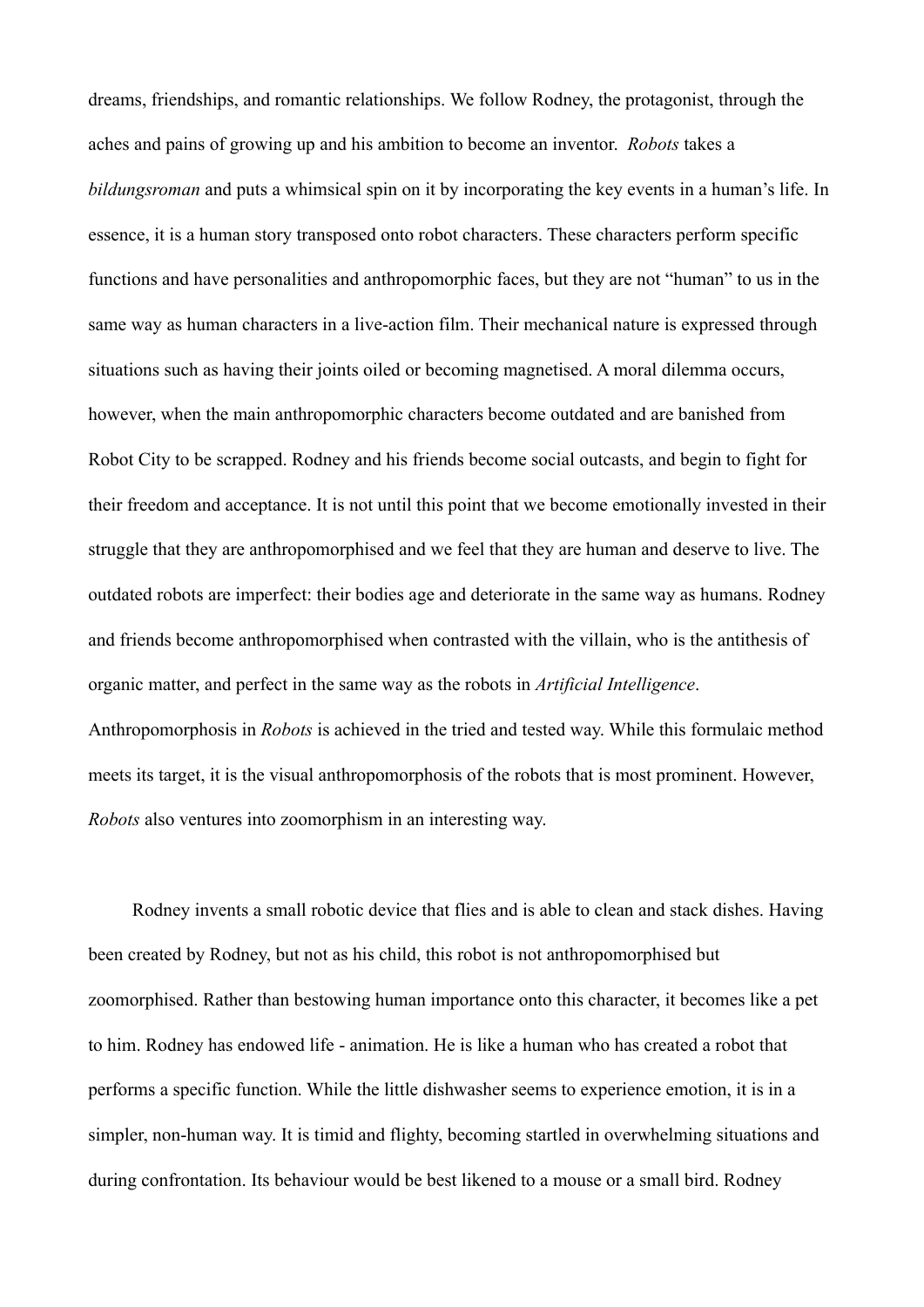becomes owner with pet, rather than human with child and it acts as a something of a safety-net and companion when he is down-and-out without a friend in Robot City. Wall-E's pet cockroach performs a similar function, as will be discussed in Chapter 5.

 Humans create the robots in *Artificial Intelligence*, and in order to make the distinction between human and robot, the robots are de-anthropomorphised. Physically, they are played by humans. The only physical aspect that separates them from the real human characters on-screen is that they are slicker, lacking physical imperfections such as blemishes on their skin or loose hairs. However, by witnessing their responses, we quickly discover that they are emotionally void and lack the ability to think deeply or react beyond their programmed attributes. In short, these robots do not feel. They have no emotional capabilities. This becomes the crux of the film as we are introduced to David: the robot boy who is programmed to bond with and love mother. David looks like a real child - "orga" - without the slickness of his robotic - or "mecha" - counterparts. The dilemma that follows is a question of moral ethics: What is the human mother's responsibility to her loving son, a robot? Where can we draw the line between what is "real" and what is not? For David, the line between real and make-believe is not blurred but non-existent. This, in turn, brings about the question: At what point does David stop being anthropomorphised and become a real boy?

 The portrayal of robots in *Artificial Intelligence* is also interesting. When David is captured with a group of misfits and rejected robots and taken to a "Flesh Fair", the robots do not plead but argue their right to live. As they are taken to the stands to be sawn in half, drowned in acid or shot through a canon, they struggle and attempt to reason with their captors. At this point, the deanthropomorphosis can give us pause. We feel pity, perhaps not for their destruction, but for their lack of ability to understand what it is to lose a life. We are horrified at the Flesh Fair ringmaster's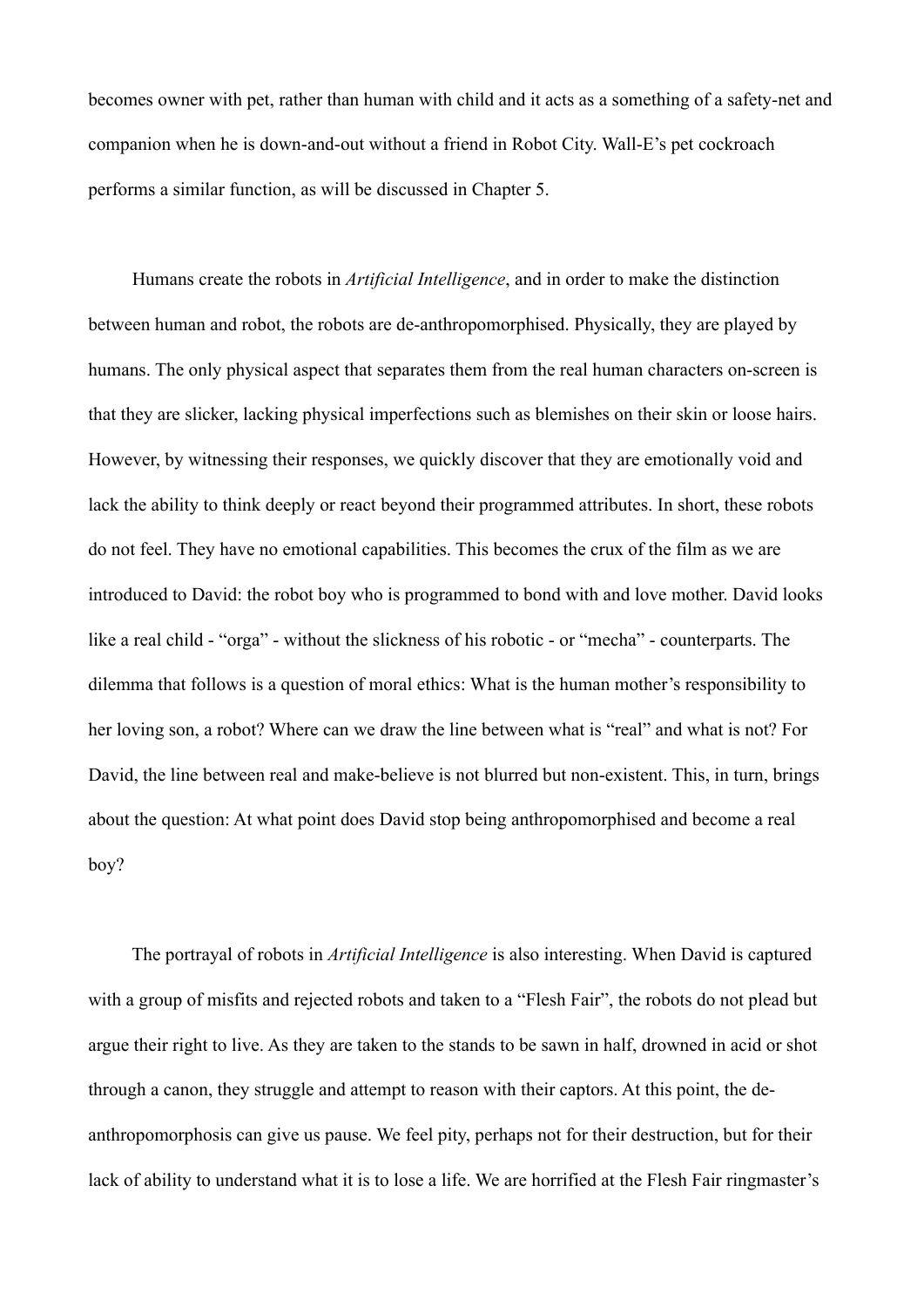distaste for David and relieved when the crowd rebels against him and David is allowed to go free. Already, then, our reactions to mecha who look and behave like robots are different than our reactions to David. He is simultaneously anthropomorphised and de-anthropomorphised by his young and innocent appearance and his unblinking eyes; yet we are won over by his emotional anthropomorphosis. *Artificial Intelligence* taps into deep human emotions: David's love for his mother, his subsequent abandonment by her, and his endless quest to become a real boy so that she will love him back. He is considered "real" by mecha and orga alike (at least for those who see but do not interact with David), but he wants only to become a "real boy". Here, juvenile features are used in order to confer David's innocence and provoke empathy on a deeply personal level. Anthropomorphosis is achieved by amplifying these emotions and making them an intrinsic part of David's character. Meanwhile the robots in the film fail to feel and humans fail to accept David. De-anthropomorphosis is achieved because this makes David too perfect, too complete, an uncanny likeness of a real human being. David is - as his mother calls him - "practically human." The "uncanny valley of eeriness" is this time addressed within the film, rather than without, giving us a complete picture of anthropomorphosis and its functions.

*Silent Running, Robots* and *Artificial Intelligence* tackle the issue of anthropomorphosis in different ways. *Silent Running* relies upon our identification with Lowell in order for the robots to become anthropomorphised through his relationship with Hughey and Dewey. Throughout the film, the robots become more anthropomorphised by subtle actions to which Lowell brings our attention. *Robots* relies on physical anthropomorphosis and, in all other aspects of characterisation, the robots are basically human. *Artificial Intelligence* operates the opposite way to *Robots*, by making the "mecha" characters physically perfect but emotionally flawed. David blurs the boundary between human and robot as he has the ability to feel emotion, but does not develop emotional intelligence and is driven by one emotion: love. The distinction between human and robot is complicated in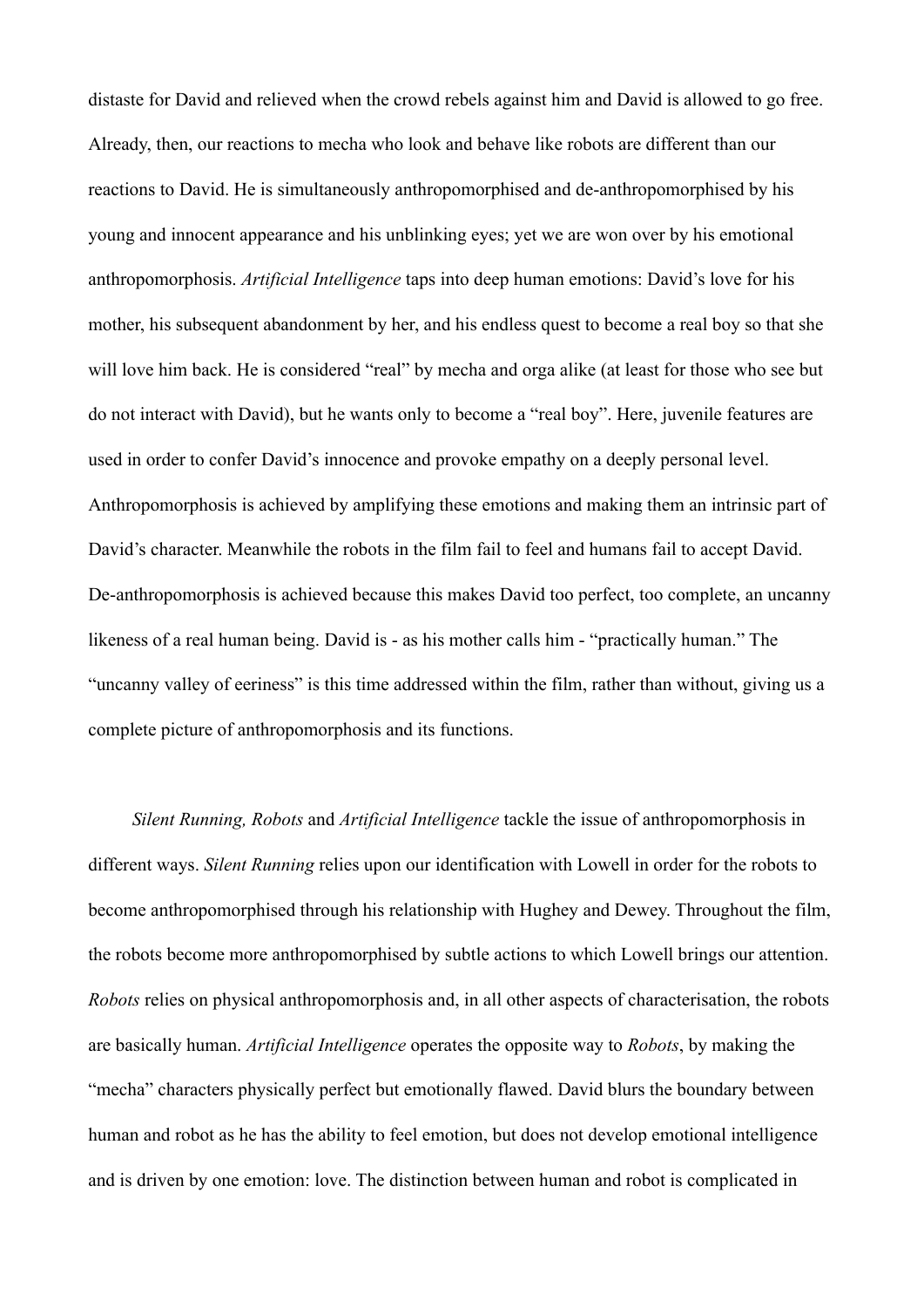*Artificial Intelligence*, and often the robots are anthropomorphised to such an extent that they come close to the uncanny valley, making them dis-anthropomorphic.

 By investigating the ways in which robots are anthropomorphised in these three films, we can glean a better understanding of the ways in which Wall-E behaves like a human. Chapter 5 deals with the codified gestures used by the non-human characters in *Wall-E* as an expression of human emotions, as well as the anthropomorphosis of the robots Wall-E and Eve.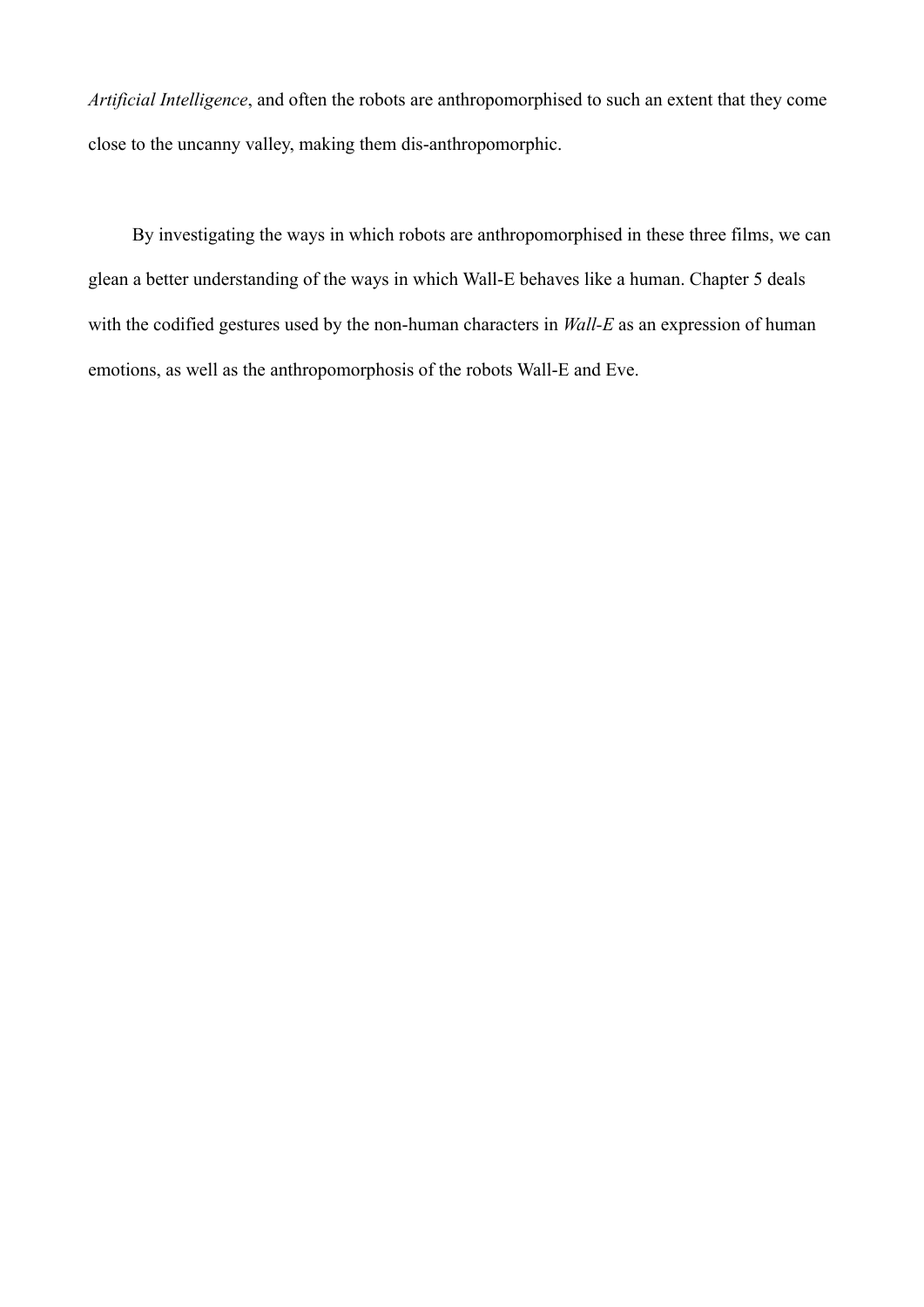#### **Chapter 5: Wall-E as the Silent Clown: A Case Study**

As discussed previously, anthropomorphised characters must behave like a human while maintaining their inherent traits in order to be believable. For robot characters, this means that they must appear mechanical in order to seem both human and robotic. When this balance is struck, anthropomorphosis is achieved. In the case of robots, movement is central to anthropomorphosis. Mechanical or robotic movements tend to be rigid and lack the sense of anticipation inherent in human and animal movements. Human movements tend to be fluid and changeable in response to what is happening around them. In *Wall-E*, the robot's movements are more nuanced with a mixture of mechanical, human-like, and animal-like movements. Wall-E's movements and gestures are central to the motif of communication, and affect the actions of those around him, often making both Wall-E and other robot and human characters more anthropomorphic.

 Wall-E has been compared to both Charlie Chaplin and Buster Keaton by various critics and sound designer Ben Burtt (Quoted in Onstad, New York Times, 2008: 1). So, what is it about this miniature, waste-compressing robot that makes him comparable to the silent clowns? The taxonomy of gesture that was defined in the silent film comedies can be read and understood by audiences to this day. In a largely silent environment like *Wall-E*, movement is brought to the fore and its function is to externalise the internal aspects of character. In other words, movement is central to characterisation. Naremore states that "All performing situations employ a physics of movement and gesture that makes signs readable; in this sense Nietzche's observation that actors translate their person into a simplified person still holds true." (1988: 34). Therefore, Wall-E's movements are in direct correlation with the definition of Wall-E as a character.

 Naremore refers to the use of sign language or "pantomime" as "codified gesture" in which actors are "writing with their hands". This technique was used to placate the lack of sound in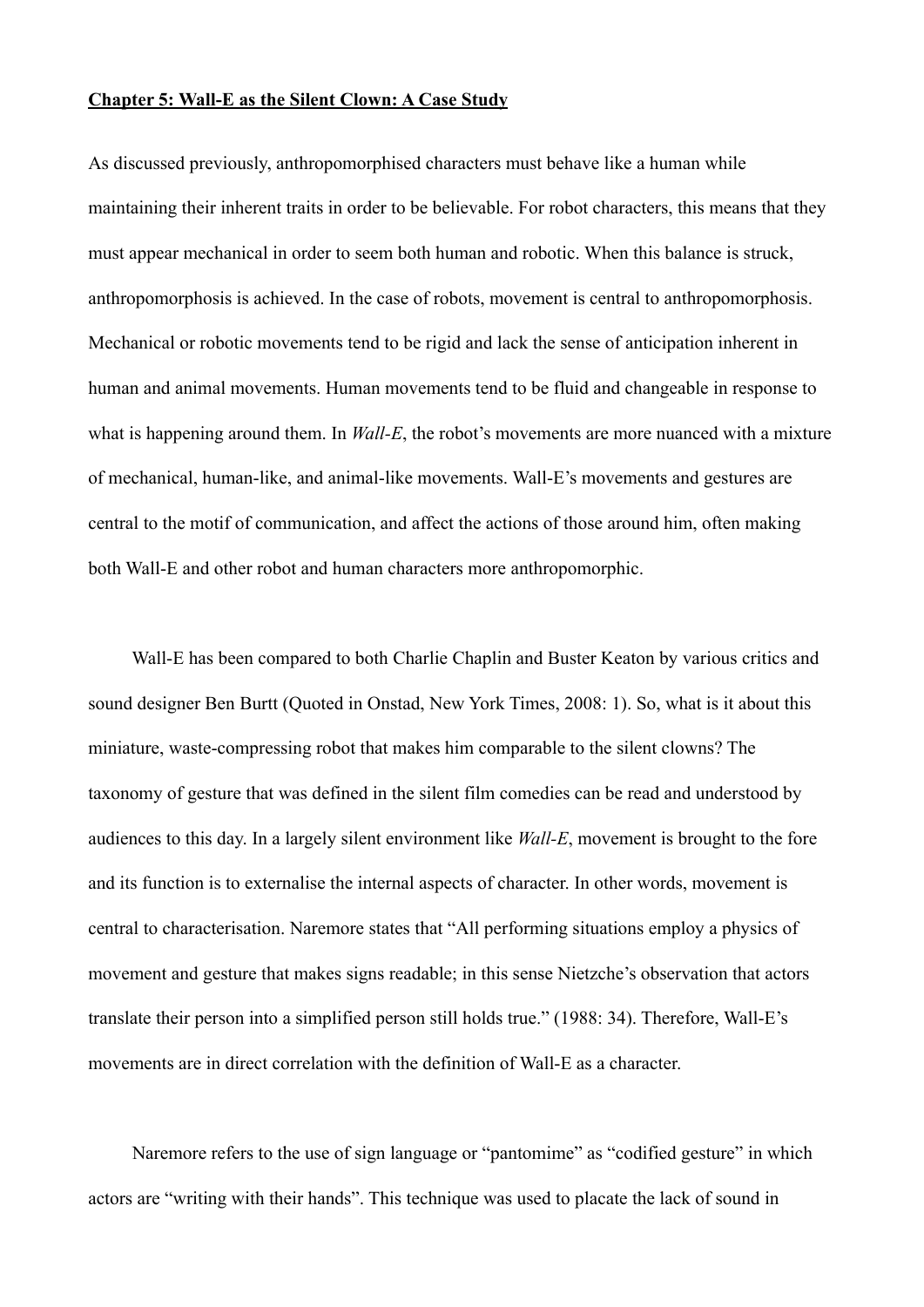cinema whilst expressing complex emotions. In *Wall-E* it is used as a quick, simple approach to communication. Communication plays a major role in the film as a theme and motif that connects the humans and the anthropomorphised robots - literally and metaphorically. Wall-E and Eve, in particular, use simplified gestures to denote emotions and desires. In particular, they may communicate "come here" with the coax of an index finger, giggle and squirm when tickled by the cockroach running up their arm, or huff by dropping their head and shoulders. All of these movements are modelled on human behaviours and simplified to create unambiguous statements.

 "In silent movies, actors needed to make their few words rise out of their gestures... meaning lay in their eyes and at their fingertips" (Naremore, 1988: 48). In *Wall-E*, this is revisited. Wall-E and Eve are able to utter a few words and understand their meanings ("directive" being the key example here). However, when communicating in speech - particularly for the first time - their voices and moments are stunted, hesitant, and awkward. The ice is broken when there is a storm and Wall-E grabs Eve's hand, leading her to safety. After this, they have forged a familiarity with one another and communicate easily. They act amicably towards one another and Wall-E begins to teach Eve about humans by sharing his admiration of human objects with her. Therefore, as states John Delman, in Naremore (1988: 64): "bodily action, simplified by selection, moderately exaggerated, provides a language of expression more universally intelligible than words."

 The motif of communication is exemplified in *Wall-E* through hand-holding. As Wall-E watches *Hello, Dolly!* (1969), he is struck by the expressions of love between the two protagonists in the final song, 'It Only Takes a Moment'. The music places Wall-E's reactions in a romantic context. His eyes drop at the outsides, his pupils zoom in, and he is clearly enthralled by what he sees. A close-up of the couple's hands is then mimicked by Wall-E as he gazes at the moving image, his head cocked to one side. His hands move slowly towards one another as the rest of his body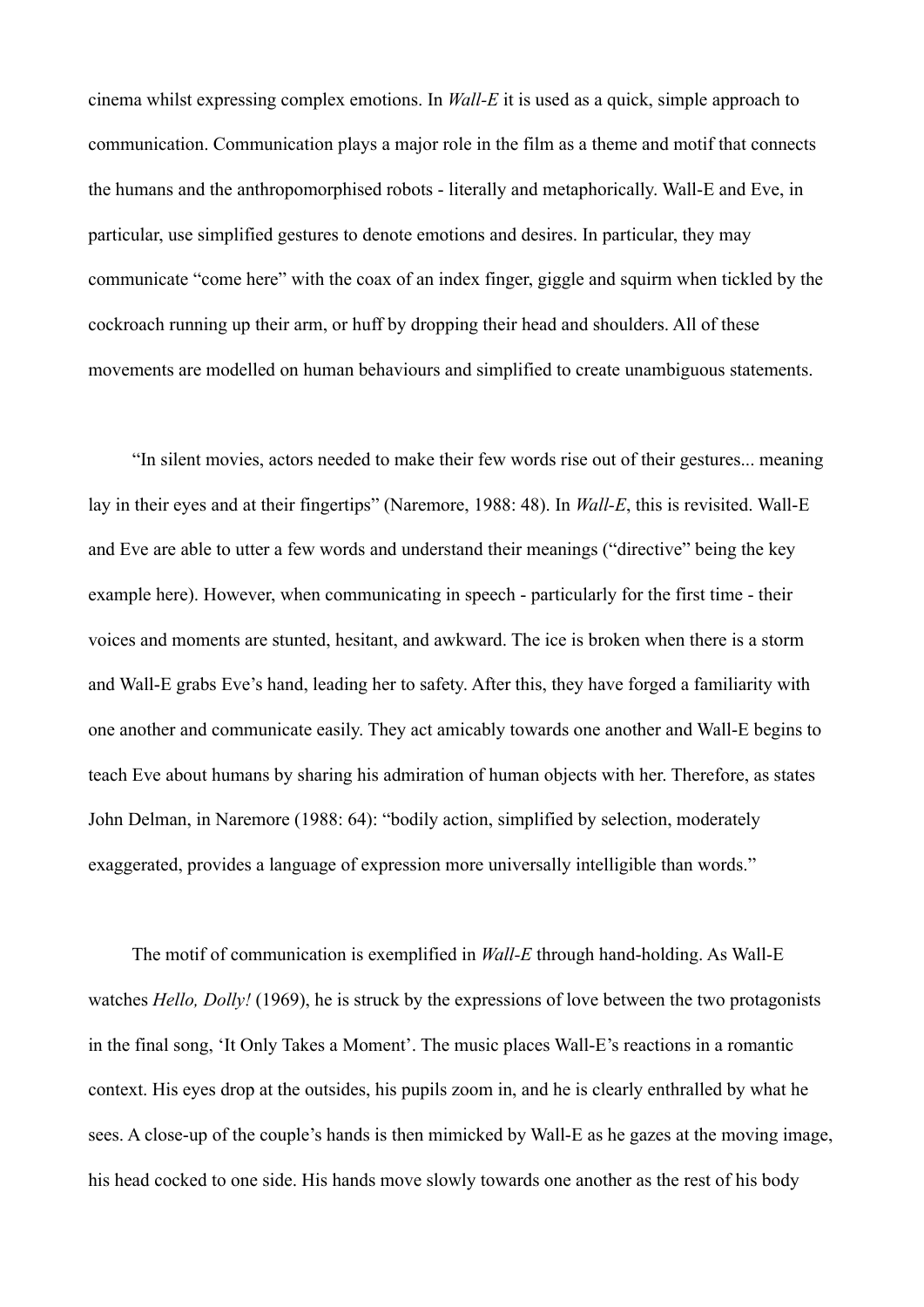remains profoundly still, and his hands interlock. Slowly his gaze drops from the screen to his hands, and his eyes fall. By altering his expression from being captivated by the scene in front of him, to looking at his hands, we perceive that Wall-E has realised something. He is alone, and he is yet to find someone to hold his hand. At this, Wall-E appears melancholy. As an empathetic audience, we not only come to the same conclusion as Wall-E; we feel lonely *for* him, and *with* him. The simple gesture of hand-holding is clear and profound, carrying myriad positive connotations, as well as making us realise that when we lack love and companionship, loneliness prevails. Hand-holding in *Wall-E* therefore embodies the argument that animated films play on the deepest of human emotions. Here, in this short sequence, not only do we experience love, empathy and loneliness, but we also anthropomorphise Wall-E. The combination of Wall-E's codified movements and the close-ups on the hands contribute to anthropomorphosis. Wall-E's emotional state is further anthropomorphised and intensified by the music. The soft, romantic melody is played on strings in the romantic idiom, and the lyrics about falling in love are harmonised by a male and female duet. Music and visuals blend to create empathy and audience identification. It is clear that Wall-E desires love, a companion, and this is a deep human emotion that most people tend to have experienced at some point in their life - consciously or subconsciously. Ultimately, it is not Wall-E's physical anthropomorphosis but the combination of visual and aural elements that inspire our empathy and our imagination, therefore bringing Wall-E to life.

We might also see this side of Wall-E as a reflection of Chaplin's tramp - "the pathetic outcast, the wanderer, without a friend.... filled with a desire to love and be loved" (Cotes & Niklaus, 1957: 98). Wall-E is similar to the tramp in this way. In *City Lights,* Chaplin's character is described as "the idealist tramp with his unquenchable love, compassion, chivalry and goodness; the Girl... herself submissive, feminine and unattainable" (Cotes & Niklaus, 1957: 114). Wall-E and Eve embody this description. Wall-E's admiration of Eve is reinforced by 'La Vie En Rose' - the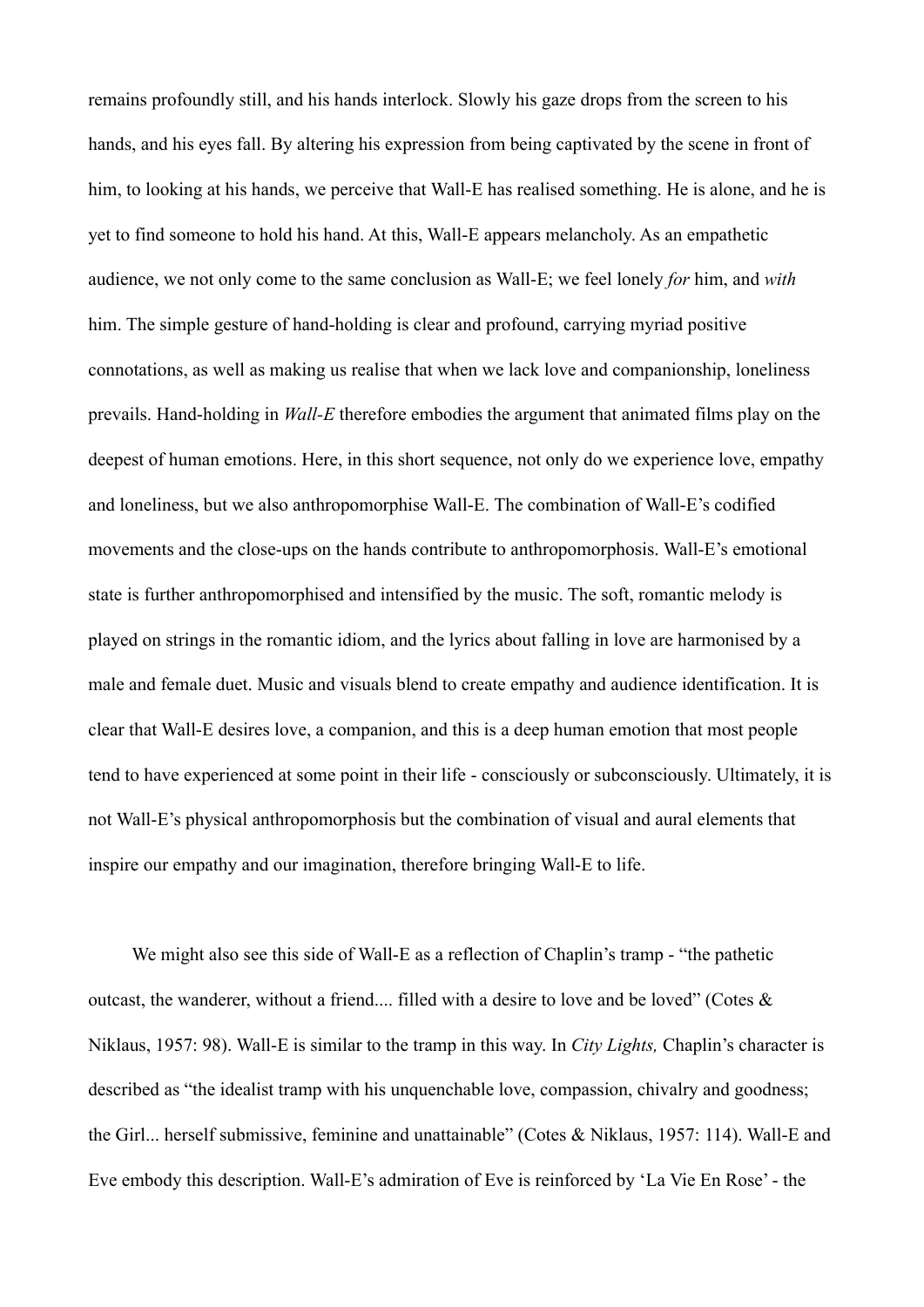song that accompanies the montage of him going out of his way to protect Eve. He stays out in the rain with her despite his own suffering, takes her on a makeshift moonlight boat-ride, and finally takes off into space to board the Axiom when Eve is collected from Earth. Wall-E's compassion provokes empathy as his care and attention of Eve is not reciprocated, yet he tolerates the hardship in order to spend time with her.

 Eve, upon her arrival on Earth, is aggressive and hard-working. In this way she is similar to the submissive, unattainable Girl. Though Wall-E is fascinated by her, she has a hair trigger, blowing up anything that startles her. Over time, however, she becomes softer and more anthropomorphised under Wall-E's tutelage. This is especially true of her directive. Her primary instruction is to seek and present organic life. At this point, Eve is not anthropomorphised because she is merely carrying out her mechanical operative. This holds true until she discovers that Wall-E cared for her with love and affection while she was immobile. At this point, Eve becomes anthropomorphised as she has over-ridden her programmed directive and acted with passion. Her movements change to reflect this, as she becomes panicked, flying without her usual grace and bumping into things. Eve's haste to find Wall-E involves the vital change in expression that was discussed in Chapter 3, therefore endowing Eve with human emotion. At this moment, her directive changes from that which was pre-programmed into an emotional decision of her own: to reciprocate Wall-E's love by holding his hand. This is embodied in the song 'It Only Takes a Moment'. Wall-E uses the song in attempts to seduce Eve, and it is this song that plays from his spare circuit board when Eve mends him at the end. When they finally embrace, we hear a summation of what Wall-E and Eve have been expressing through movement throughout: "and that is all that love's about... to be loved, a whole life long..."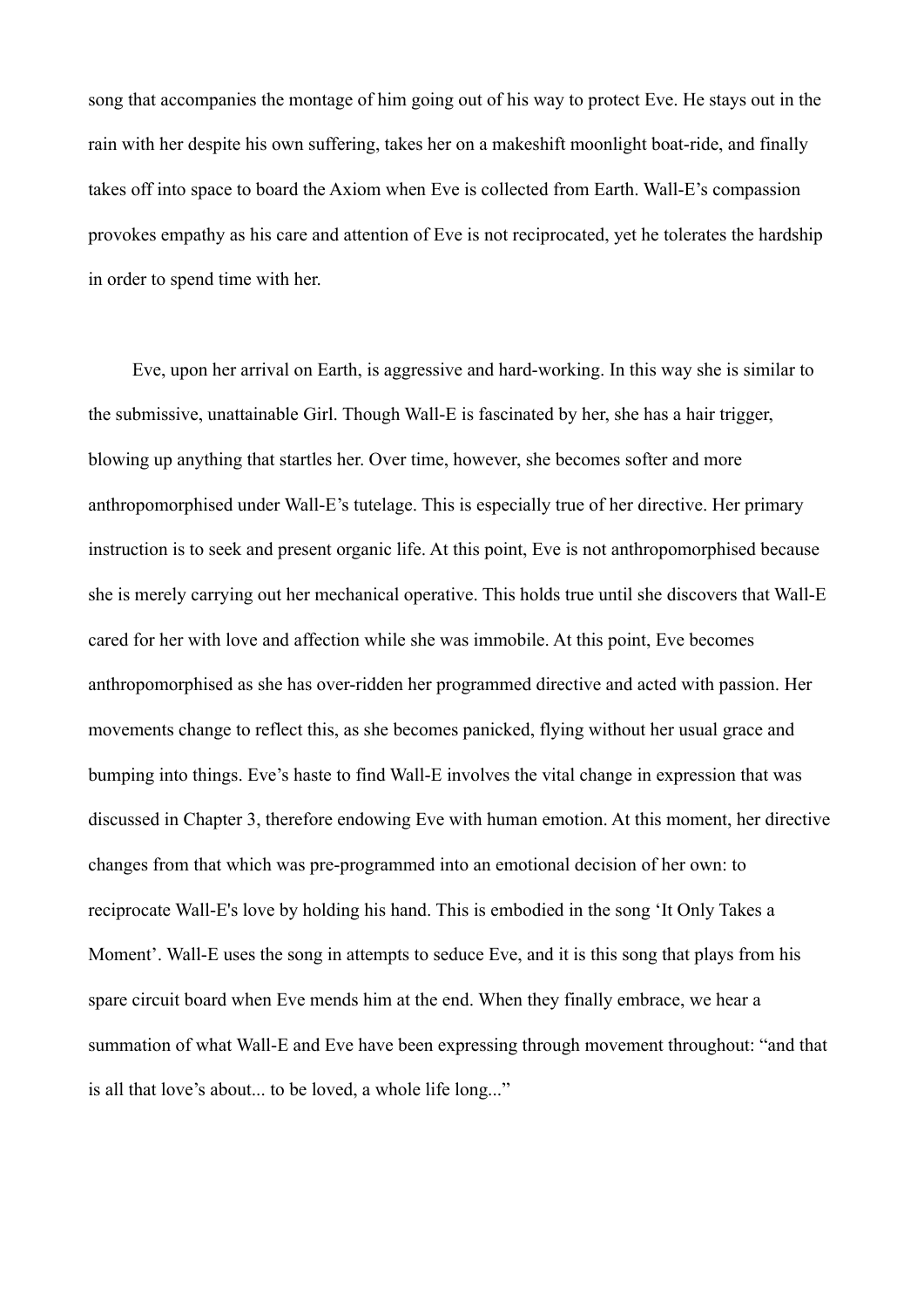While these techniques of narrative and gesture are used in order to anthropomorphise Wall-E, he does not always act in a way that we would traditionally associate with robots. Robotic movements are often thought to be stale, mechanical and - in a human sense - lifeless. Thomas and Johnson (1995: 445) remark that "When an actor has to play a robot, the first thing he does is to fix his eyes into a stare, a lifeless gaze with no movement." In *Wall-E*, however, Pixar have taken a mechanical, non-android robot and made him come alive in ways that people keep separate from robots. When he reaches out with an arm to tap on something, the movement is full of anticipation, like a human expecting a response. Wall-E's reactions are also similar to those of an animal. For example, Wall-E falls for Eve and follows her around. Whenever something startles her, she shoots it. Wall-E's reactions to this create a stark contrast between him and Eve. Wall-E's movements are animal-like: scared, flighty, and clumsy. When the ship that brings Eve takes off again, it leaves Wall-E tucked into his "shell", like a hedgehog rolled into a ball, convulsing amidst a pile of rubble. This is also the case when he gets to know Eve. Wall-E's clumsiness, however, becomes less animal-like and more anthropomorphic with his nervous admiration of Eve. By endowing Wall-E with these nervous, anticipatory movements, his movements become less mechanical and more instinctive. Since instinct is a natural, knee-jerk reaction, it makes Wall-E less like a robot and more like a nervous creature. This creates empathy as we can identify with being helpless and scared, thus making Wall-E's behaviour anthropomorphic rather than robotic.

 Wall-E and Eve also define their own unique gestures that hold particular meanings for the two of them. For example, one of Wall-E's eyes becomes damaged and he finds a replacement. When it is fitted, he calibrates the new eye by moving each eye up, one and then the other, each eye down, one and then the other, and then up and down together. His binocular eyes paired with this sequence of expressions characterises Wall-E in the same way that the accentuated "eee" sounds characterise Wallace. More importantly, though, it becomes a signal to Eve. When Wall-E is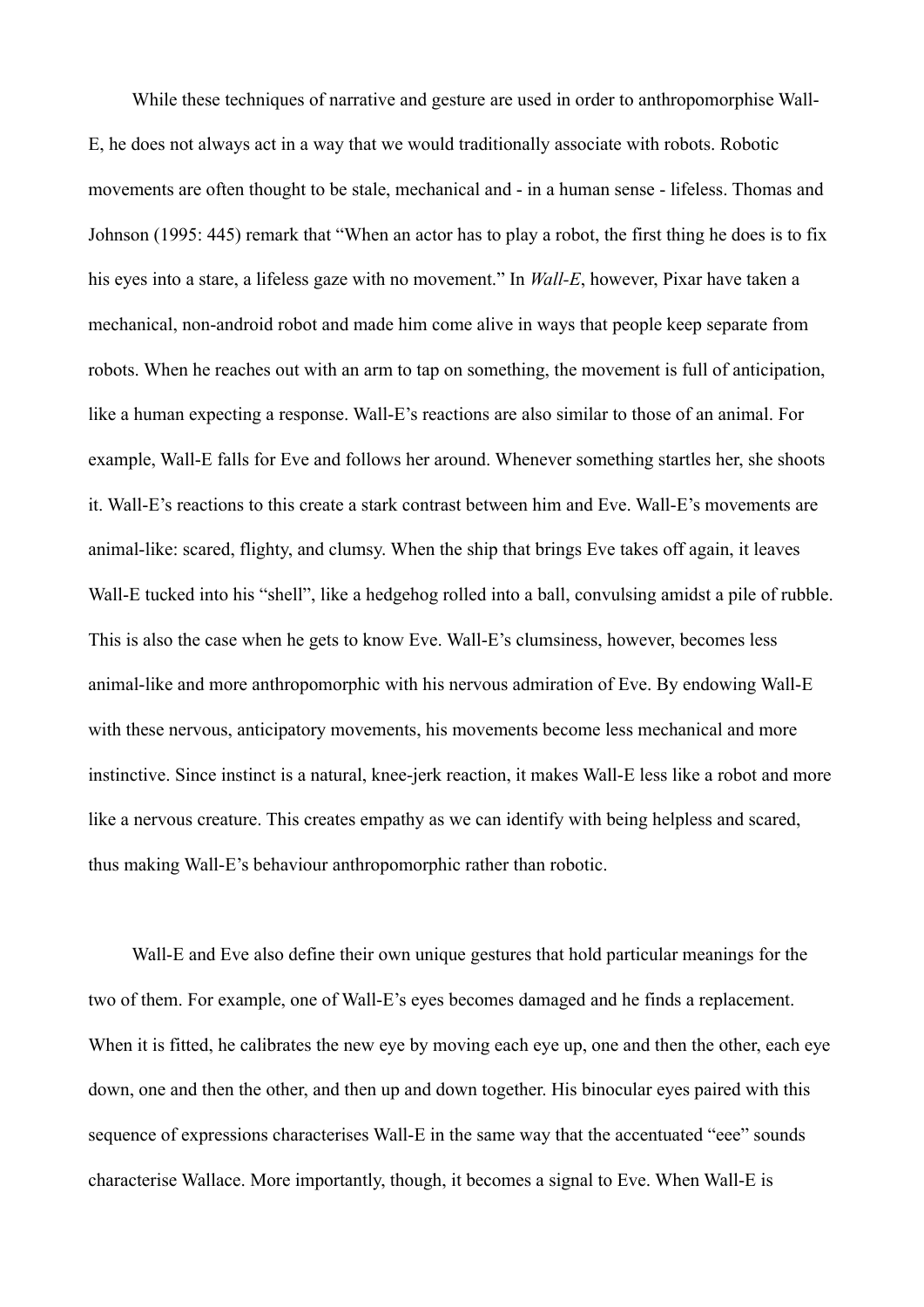damaged and almost thrown out by the trash compactors aboard the Axiom, Wall-E makes this series of expressions to Eve. This signals to Eve that Wall-E has a spare circuit board at home and that she must return to Earth in order to replace it. Eve immediately understands that this will save his life. Anthropomorphosis is achieved through these non-verbal exchanges because although Wall-E invented this gesture, it is instantly recognised by Eve and by the audience.

The sequence is then repeated at the climax of the film, after Eve has repaired Wall-E. As she waits for his response, he remains motionless. His eyes are dark, without their sparkle. He appears like the dead Wall-Es, or the purely mechanical Wall-Es from the holographic advertisements. When he begins to move, his eyes remain still and he begins to move automatically, like a programmed robot. All of Wall-E's characteristics have been removed. He does not approach each item with curiosity like he used to, and when Eve shows him his favourite objects he responds by compacting them. He crushes his pet cockroach, a movement that previously startled, worried, and therefore anthropomorphised him. The recording of 'It Only Takes a Moment' no longer plays on his speaker, so Eve holds his hand and hums the tune to him, but he remains static. Eve tries to drift away from Wall-E, but his grip tightens, preventing her from leaving. His eyes zoom in and out, their sparkle returns, and he performs the series of expressions. He suddenly recognises Eve and realises that she is holding his hand. 'It Only Takes a Moment' plays and Wall-E and Eve are properly united for the first time. They have each fulfilled their directive. While Wall-E is responsible for anthropomorphising Eve and teaching her to appreciate humanity, Eve also keeps Wall-E alive - literally and symbolically. Eve not only repairs Wall-E, but she reciprocates his love and that companionship is what keeps Wall-E's spirit alive. The song 'It Only Takes a Moment' both represents and epitomises this, as it is their theme and it exemplifies the emotion that Wall-E feels. By teaching Eve to feel it too, she is able to reciprocate that love and to protect him.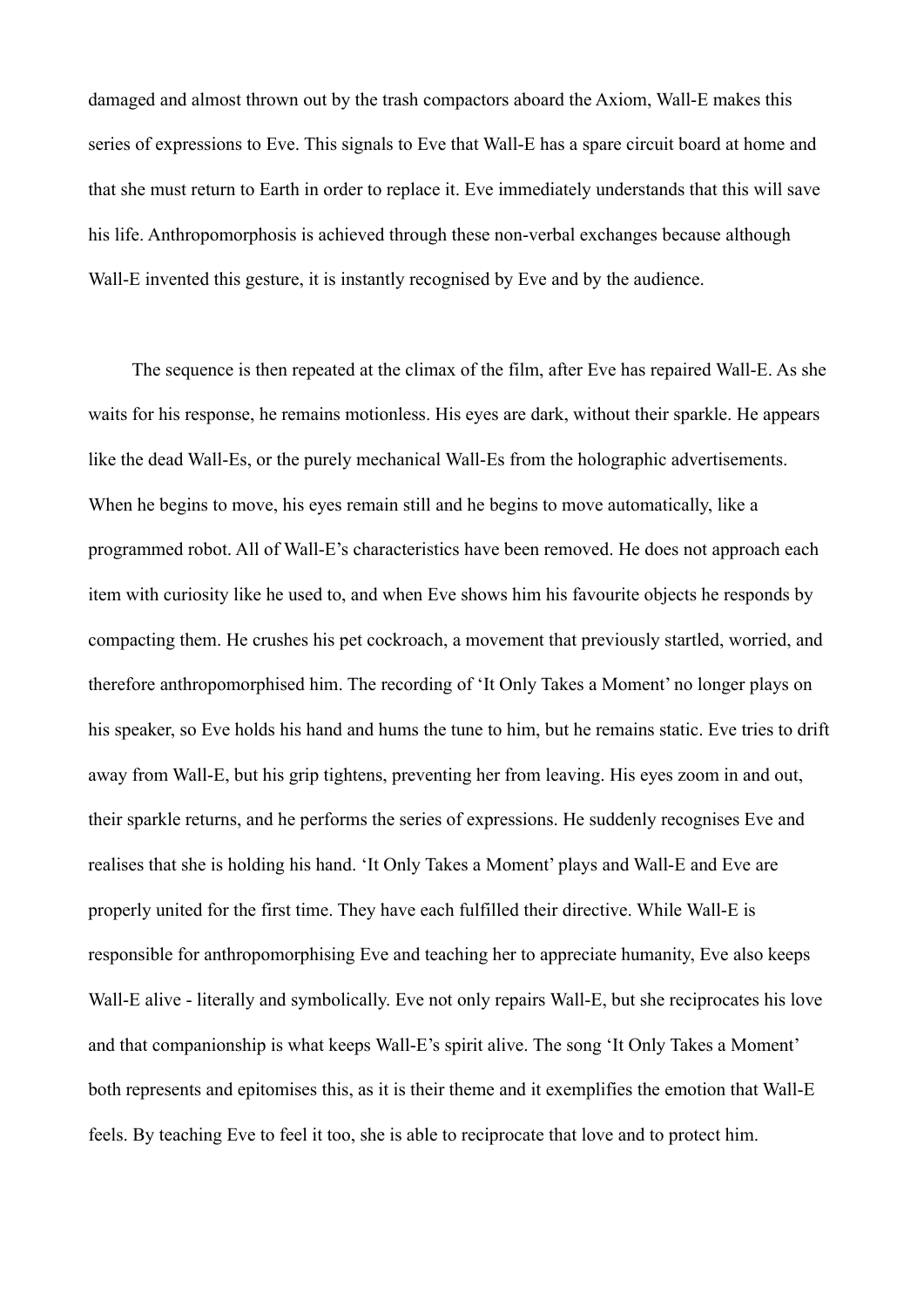In turn, Wall-E also influences the humans to become more self-sufficient. Although we recognise the humans as people, they have regressed to childhood through their gluttony, laziness, and helplessness. They are anthropomorphised by representing negative human attributes, spending their days on hover-chairs travelling on a production line, and consuming everything that is offered to them. Their only communication with each other is superficial and conducted through an electronic video call system, even when their friend is right beside them. When Wall-E helps John into his hover-chair, and disengages Mary from her hover-chair communication system, he gives them something in common. The pair meet and watch together as Wall-E and Eve dance outside in space. When one of their hands falls on the others, they forge a bond about which humans had long since forgotten. Physical communication, then, is central to the plot as it engages Wall-E with Eve, symbolises their relationship, and brings humans together again.

 Wall-E's surroundings are equally central to characterisation. Wall-E's world is like *The Gold Rush* (1925), the "imponderable impression of solitude, of eternity, of man's littleness in the vast scheme of the universe" (Cotes & Niklaus, 1957: 104). Wall-E's littleness is compounded by the miniature nature of his appearance, not only in comparison to humans, but most notably in comparison to his much larger counterparts aboard the Axiom. Wall-E is therefore diminutive among the vast skyscrapers of junk and detritus; amidst the impossibility of the gargantuan task that lies ahead of him. His imponderable solitude is not only eternal because he is the only robot that is still operational. Wall-E's loneliness quickly becomes central to his anthropomorphosis. From the moment that we hear Wall-E hum along to 'Put On Your Sunday Clothes', he is anthropomorphised. Loneliness makes Wall-E human because we immediately see and connect with his curiosity. We are not introduced to Wall-E as a robot, but as a sprightly worker with an inherent connection with the "stuff" around him: something that the humans on the Axiom have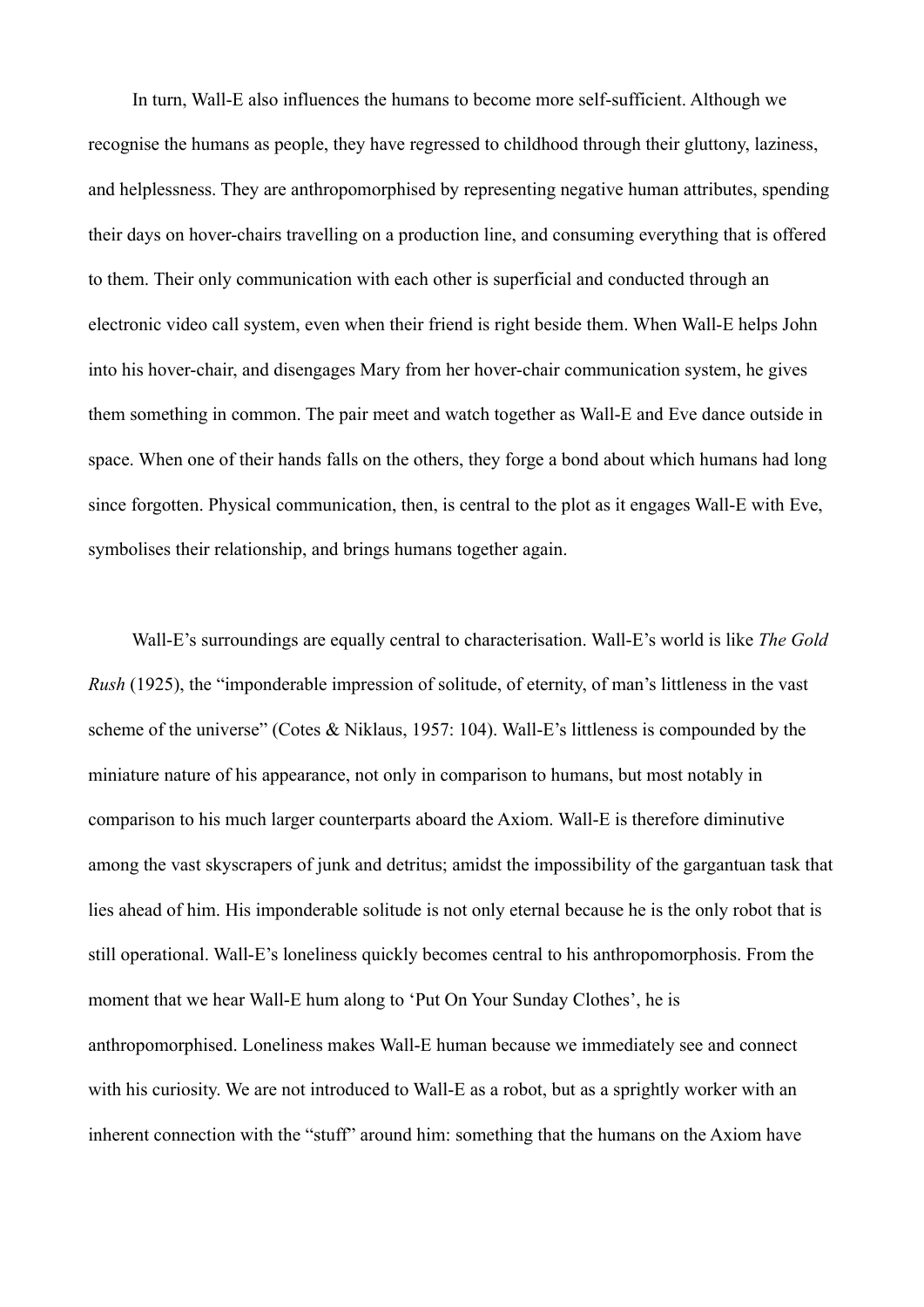long since lost. Stuff is just stuff, but Wall-E's reverent interest in it illustrates the fact that Wall-E lacks live companions, and he busies himself with that which surrounds him.

Before he meets Eve, the only companion that Wall-E has on Earth is his "pet" cockroach, which is zoomorphised. It behaves like a dog, getting under Wall-E's feet, tickling him as it runs up his arm, and diving into the Twinkie that Wall-E serves for its dinner. Since there is no flora, we can assume that Wall-E's provisions are all that is keeping the cockroach alive; therefore it relies on him. Upon Eve's departure, Wall-E orders the cockroach to "stay" with a firm point at the ground, and looping back on himself when it follows him in order to return it to the spot where he wants it to remain. Its loyalty is also dog-like. The cockroach does not provide the emotional connection that Wall-E seeks, but it is a companion and its zoomorphosis contrasts Wall-E, making Wall-E more anthropomorphic.

 Unlike the cockroach, Wall-E does not need food to survive. His interest in human "things", however, anthropomorphises him. Although Wall-E appears to be an autonomous being, he is still dependent on human culture (Sobchak, 2009). Since all of the other Wall-E robots have died, we must assume that something has kept our protagonist Wall-E alive. As the only collector, perhaps it is the human gems amongst the detritus that gave Wall-E the mental sustenance and will to carry on. Perhaps, without Eve, his loneliness would have driven him to the same fate as the other Wall-Es. By impersonating human life, he was able to last longer. He works his shift, and then departs for his shelter, where he is comfortable and safe from the dust storms that sweep across the land. He also rests, storing himself on a shelf and rocking himself to sleep to the sound of 'It Only Takes a Moment'. With the exceptions of food and water, Wall-E lives like a human and is able to sustain his own existence. Although Wall-E brings a new found quality of life to the people that he meets aboard the Axiom, the reason for Wall-E's human nature can be found in the artefacts that he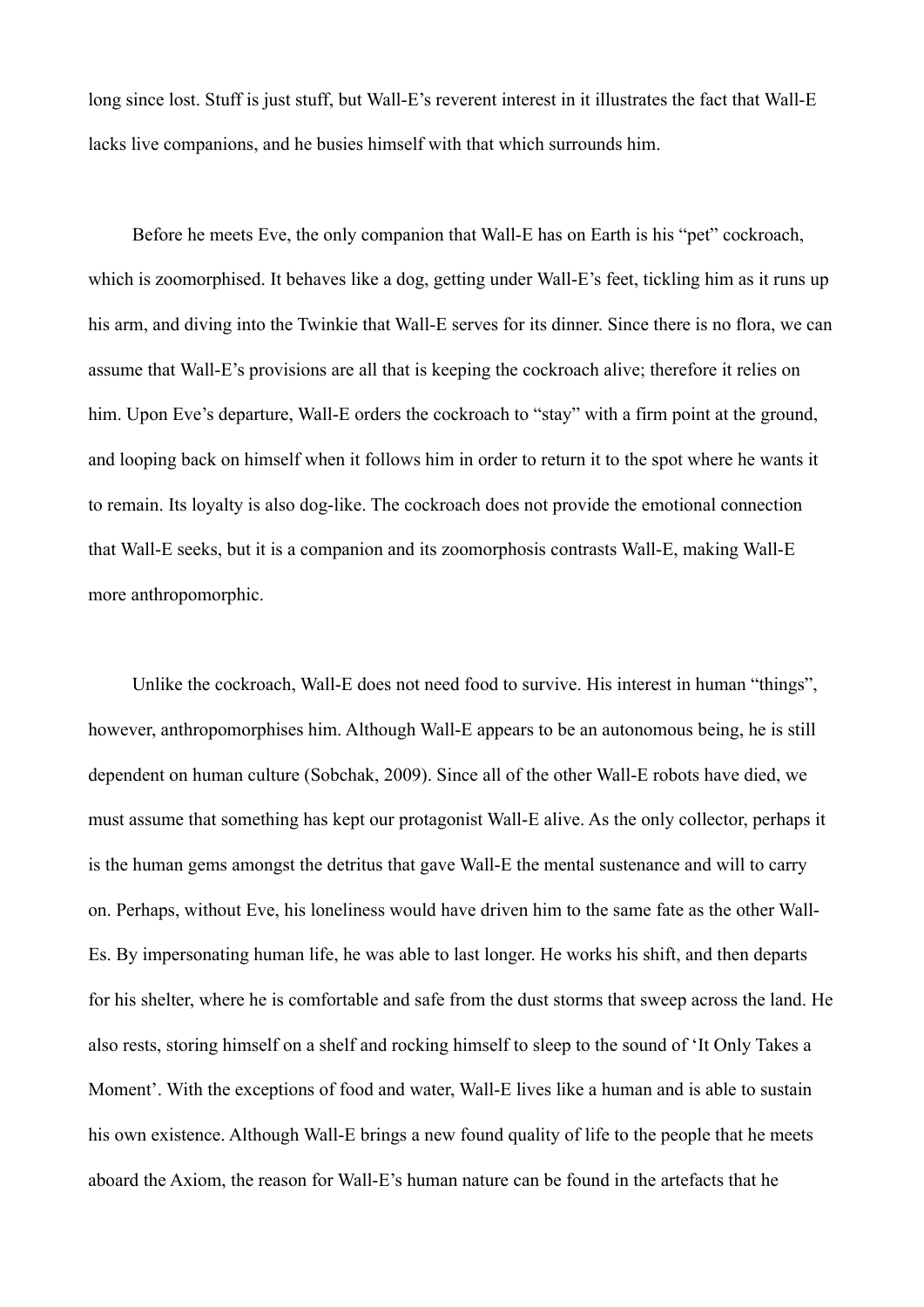collects. Humanity in *Wall-E*, then, is cyclical. Wall-E has learned from the humans and returns these life lessons to them, bringing them back to Earth.

 Wall-E and Eve use codified gestures in order to communicate largely human emotions. Wall-E is anthropomorphised by appearing as a robot but living like a human - with a routine, work, shelter, and an intrinsic need for companionship and love. For most of the duration of the film, Wall-E is the most human character. By communicating with the other robots and the humans aboard the Axiom, he teaches them a life lesson in humanity, as well as fostering the same human attribute that is brought to light for the audience: empathy. Wall-E's gestures anthropomorphise him, while the unique sequence of gestures that he shares with Eve creates a connection between mechanical characters of different times. By crossing these boundaries, Wall-E becomes increasingly anthropomorphic. He affects the human audience as well as the humans and robots in the film. However, he is still inherently mechanical and thus nuanced. We treat Wall-E's emotions as human, but he is still a robot, created by man, who performs a particular function for man's benefit.

#### **Conclusion**

Anthropomorphosis relies upon myriad aspects of the film-making process working together in order to allow the audience to bestow emotions of human importance onto the characters. The study of anthropomorphosis according to the construction of character has allowed us to examine the narrative functions performed by the anthropomorphised characters in the film.

 Due attention has been drawn to the "uncanny valley" hypothesis, because when an animated image falls into the uncanny valley, anthropomorphosis can no longer be successfully achieved. This pitfall spells the end for audience identification and empathy. Anthropomorphosis becomes a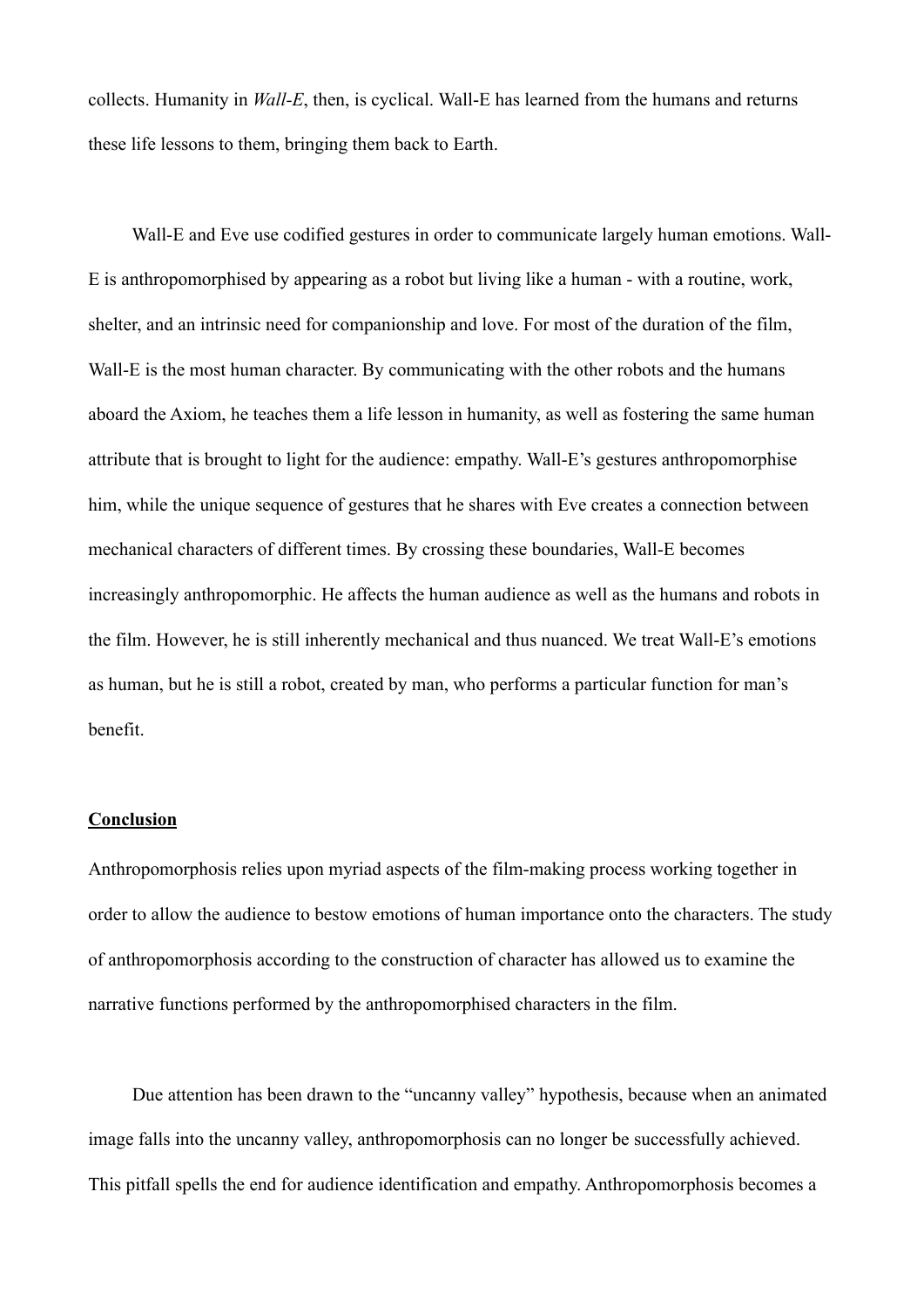useful tool as human attributes can be grafted on to interesting and nuanced non-human characters, with less risk of falling into the "uncanny valley".

 Over the course of this study it has been possible to establish that anthropomorphosis is achieved aesthetically through juvenile and expressive features such as big foreheads and eyes, and by making characters small, rounded, and cute. Narrative is important for anthropomorphosis as characterisation is key to invoking audience identification and empathy. When a character reacts to a situation, a thought process is shown in their changing expressions, thereby creating the sense that the character has felt emotion. Deep human emotions with resonant, wide-reaching responses are played upon because when the audience believes that the non-human character has felt an emotion onto which we bestow human importance, the character becomes anthropomorphised.

 In Chapter 4 we investigated the various ways in which robots have been anthropomorphised in film, and how we can understand their responses by relating them to human emotions and reactions. Robots are anthropomorphised visually, aurally, and through narrative. The first way that anthropomorphosis can be achieved is by having a human character within the film interpret the behaviour of the robots as human, even if it would not otherwise appear that way through visuals alone. Robots can also imitate humans directly in order to become anthropomorphised. By transferring a human story onto robots, more narrative functions and interesting visuals can be incorporated into an often-told tale to make it more interesting. Robots can also be anthropomorphised in a way that deals with the "uncanny valley". Close to being human, the robots are presented as a too-perfect representation, making them seem unusual and soulless. It is by striking a balance between their mechanical attributes and human tendencies that the anthropomorphosis of a robot can be achieved.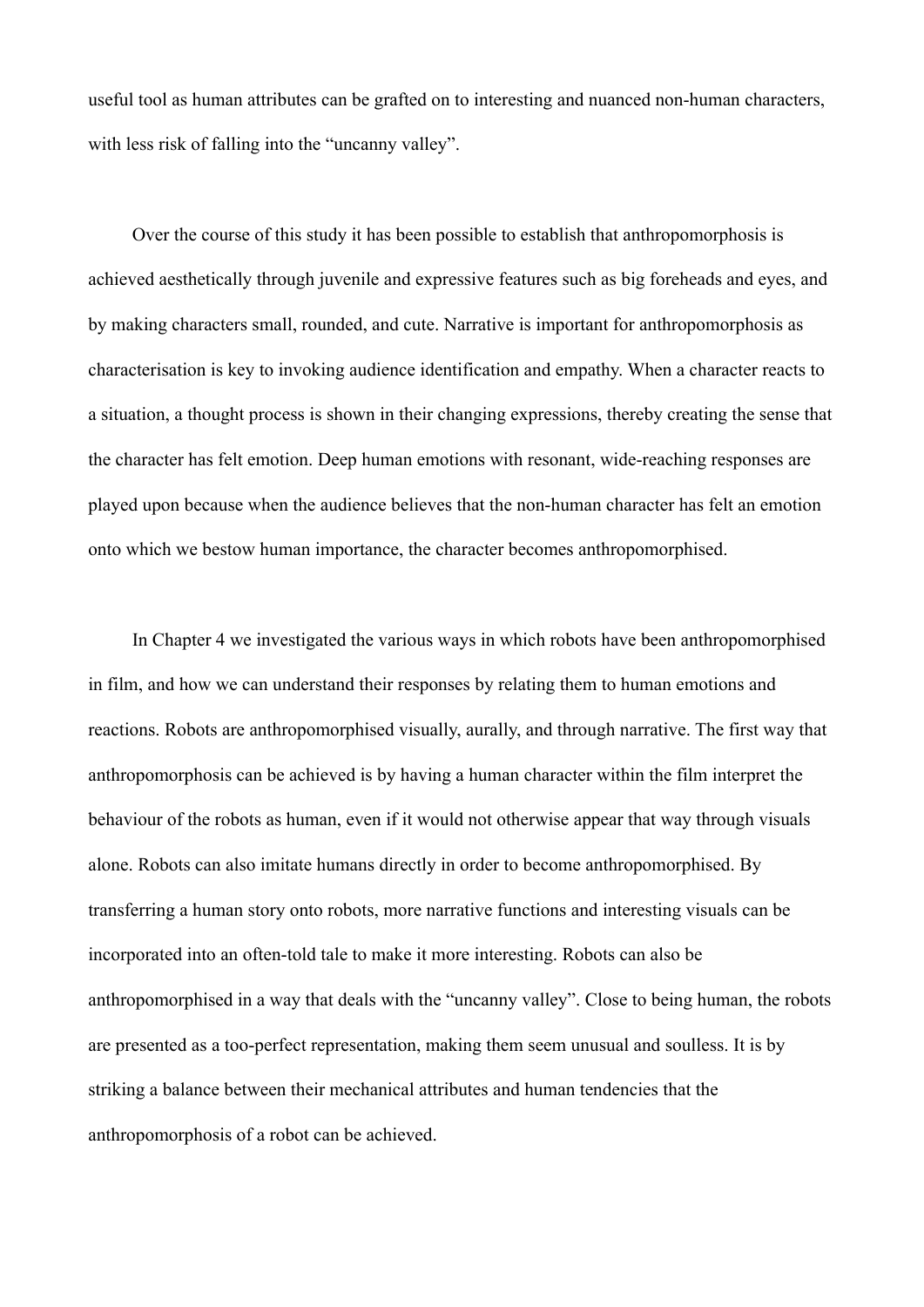To say that any non-human character is fully anthropomorphised would be false. A character must maintain movements, emotions and mannerisms of its "type" - animal, toy, robot - in order to remain nuanced, or else it would not maintain its integrity. Striking a balance between mechanical movements and human movements was key in anthropomorphising Wall-E. His movements are human in that they are full of anticipation, and are central to his communication with other characters. Visually, Wall-E must also always maintain his signature robotic vocal pitch and his need for solar energy in order to be a robot. He is a silent clown in that his gestures incorporate elements of a human caricature, as well as characterising him through mechanical movements like the up-and-down pivot of his binocular eyes.

 However, by endowing Wall-E with an intense curiosity, romantic disposition and nostalgic habits, he can become "human enough" for us to relate to him on an emotional level. Tension exists between Wall-E's programmed robotic behaviours and the human decisions that he makes. Whilst recognising that he is a mechanical entity, this also makes him more human. Through this tension, the theme of communication is strengthened. Hand-holding is a human gesture that represents love and companionship in the film. In addition to this, however, Wall-E goes on to create his own taxonomy of gesture, like a new language that crosses the boundaries of human and robot. Wall-E is able to communicate with humans that are the descendants of his creators by seven hundred years, therefore his taxonomy of gesture is timeless.

 Wall-E becomes real because he is the final vestige of humanity left on Earth after the humans have departed. The setting of an empty Earth creates a stark contrast that amplifies the human emotion that most anthropomorphises Wall-E: loneliness. He avoids becoming a too-perfect representation of a human through his miniature and highly mechanised appearance. He is aged and imperfect, but still cute and anthropomorphic with his big eyes and hands. Without Wall-E, there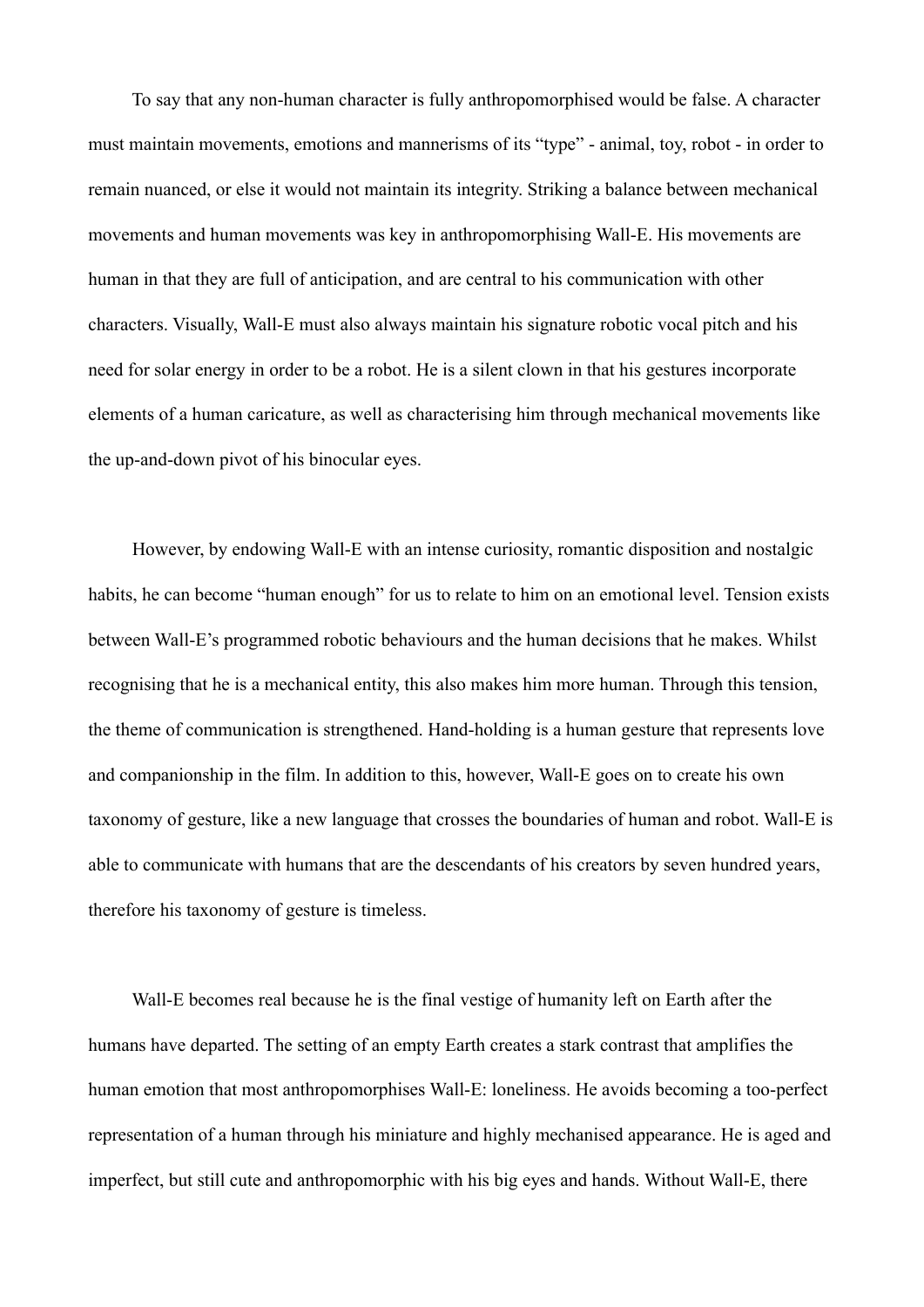would be no story, no return to Earth, and no more humans on Earth. This is a job and a memory too fragile to have been represented by a human. Wall-E has to be unusual and irreplaceable in order for the message that he embodies to be communicated. That is why we believe in Wall-E and, as well as anthropomorphising him, it allows us to trust that humanity cannot be thrown away with the rest of the trash. From the moment that Wall-E helps John back onto his hover-chair; humankind is reminded that Earth is where humans belong and that we must protect it.

 Wall-E is anthropomorphised by his compassion, love and curiosity in a way that has never been achieved before with other purely functional and fully mechanised robots in animated film. By moving away from animals, Pixar comments on the fact that whatever humans create can later define us. Wall-E's pet cockroach also anthropomorphises Wall-E by creating a contrast that makes his animal-like movements light and comical rather than zoomorphic. Wall-E reflects the positive aspects of humanity, and so we regard him as human. Wall-E's reliance on human artefacts, culture, and shelter presents humanity as cyclical. Wall-E has been left behind by humans, learned to imitate their way of life in order to survive, and is able to transfer that back to the humans in the film in order for them to return to Earth.

 An area that it has not been possible to examine in detail at this time is the aural aspects of anthropomorphosis. In a film like Wall-E where dialogue is sparse, sounds are ambient and music is mostly non-diegetic, sound becomes far more significant. Wall-E's little chirps and whistles do as much, if not more, than his visual characteristics in defining his character. Non-physical communication is just as salient as physical communication in *Wall-E*, and an investigation into this would enhance and augment this argument greatly. Music contributes a great deal to anthropomorphosis as we pick up a great number of the aural cues subconsciously. Taking these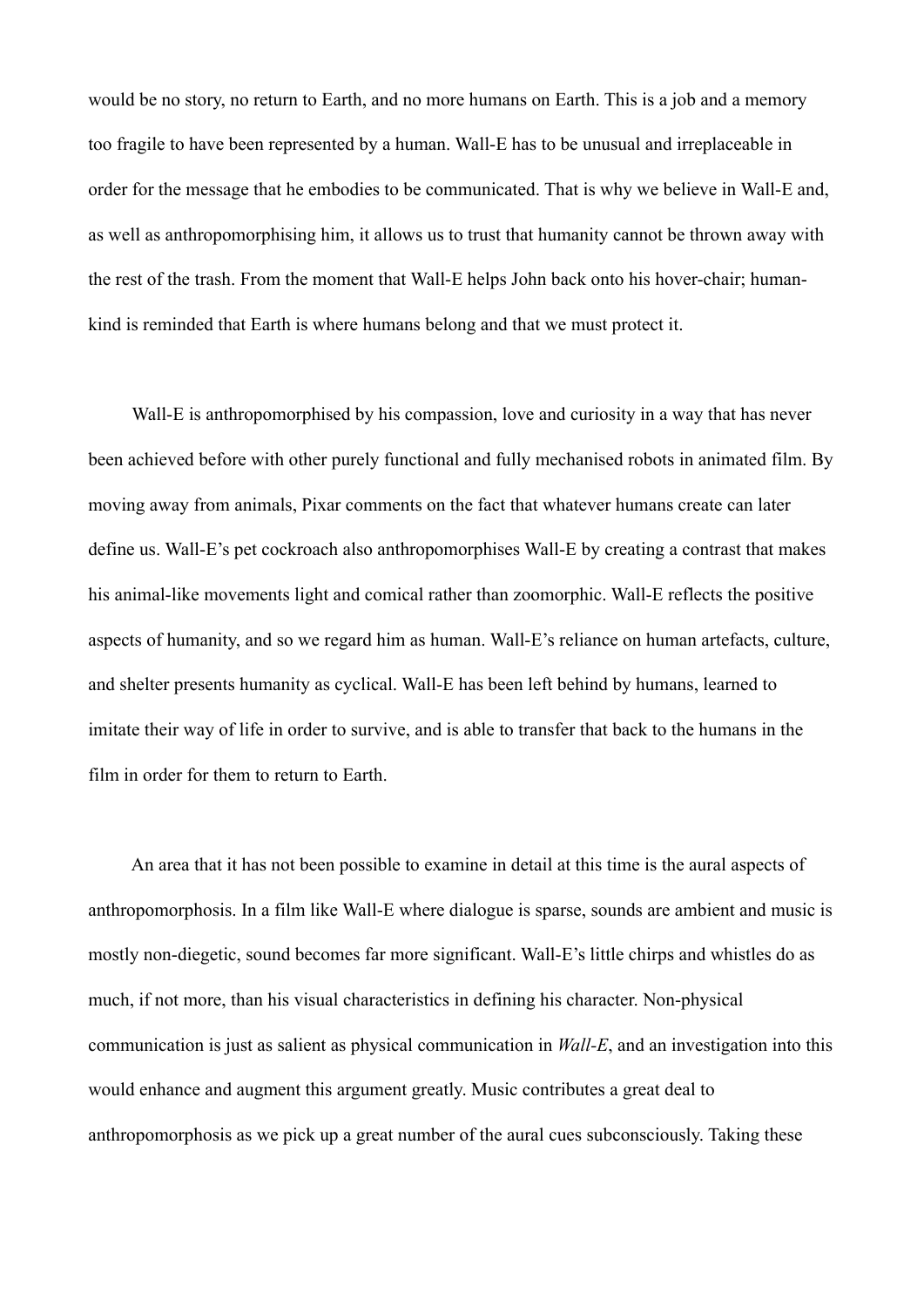cues into account and studying them closely would provide further rich insight that would further our understanding of how Wall-E and his contemporaries are anthropomorphised.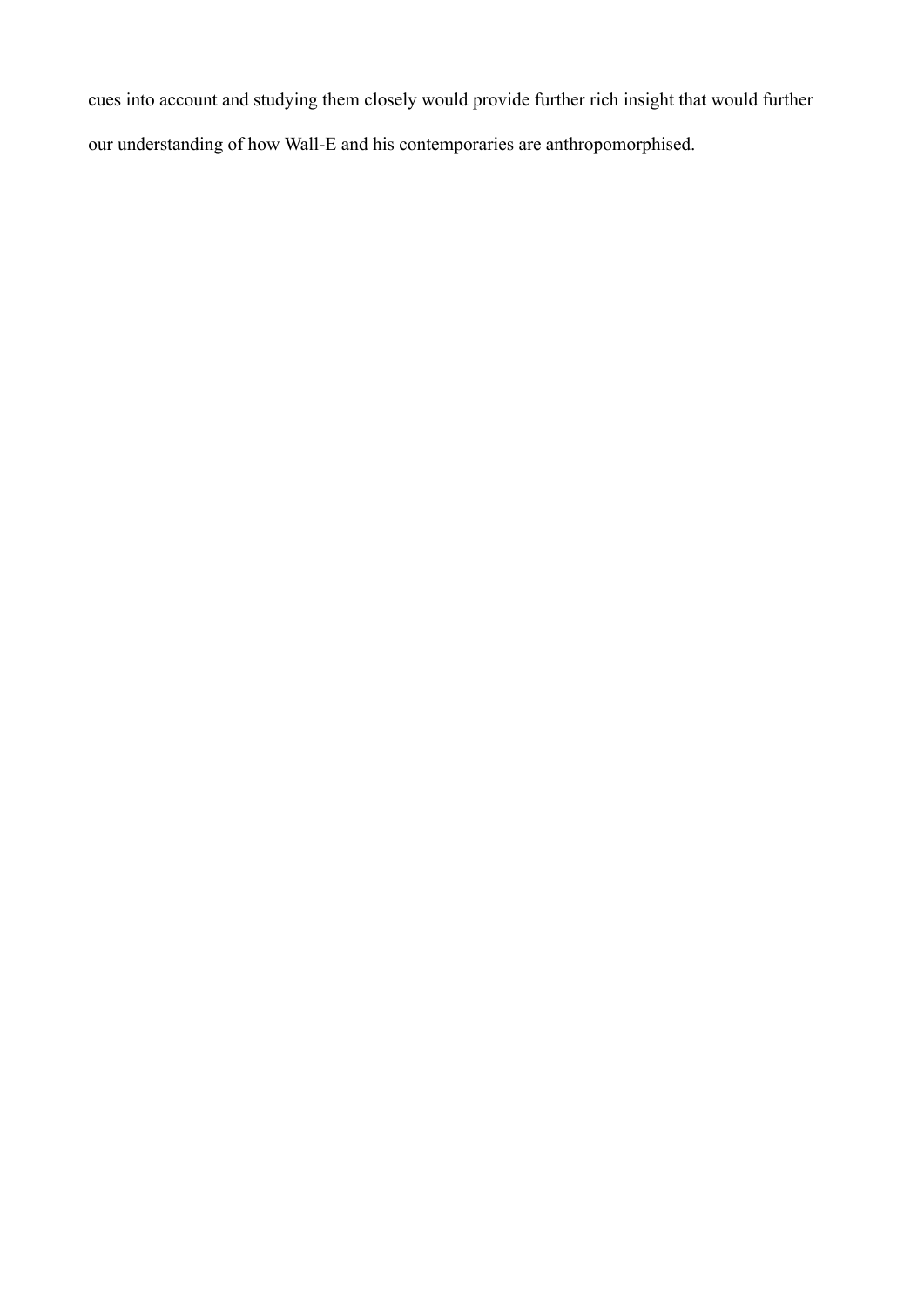# **Bibliography**

Bendazzi, Giannalberto (c1994) Cartoons: One Hundred Years of Cinema Animation. London: John Libbey

Bordwell & Thompson (2001) Film Art: An Introduction (Sixth Edition). London: McGraw Hill

Chaminade, Thierry. Hodgins, Jessica & Kawato, Mitsuo. (2007). Anthropomorphism influences perception of computer-animated characters' actions. *SCAN*, 2, pp. 206-216.

Cotes, Peter & Niklaus, Thelma (1957) The Little Tramp: The Life & Work of Charles Chaplin. London: Kenion Press Ltd.

Coursodon, J.P. (1985) 'B.K. Le Conquérant Solitare' *Cinema* 58 (30), p 32. Cited in Lebel, J.P. (1967) Buster Keaton London: A. Zwemmer Press

Crafton, Donald. (c1982) Before Mickey: The Animated Film 1898-1928. Cambridge, Massachusetts; London: MIT Press

Finch, Christopher (1975) The Art of Walt Disney: From Mickey Mouse to the Magic Kingdoms. New York: H. N. Abrams

Gould, Stephen Jay (1980) A Biological Homage to Mickey Mouse. In: Gould, Steven Jay (1980) The Panda's Thumb: More Reflections on Natural History. New York: W.W. Norton, pp. 95-107

Hayward, Stan. (1977) Scriptwriting for Animation. London: Focal Press

Keen, Suzanne (2006) *A Theory of Narrative Empathy NARRATIVE*, 14 (3) pp. 207-236

Lebel, J.P. (1967) Buster Keaton London: A. Zwemmer Press

Lord, Peter & Sibley, Brian (2004) Cracking Animation; The Aardman Book of 3D Animation. Thames & Hudson, 2nd revised edition.

Madsen, Roy P. (1969) Animated Film: Concepts, Methods, Uses. New York: Interland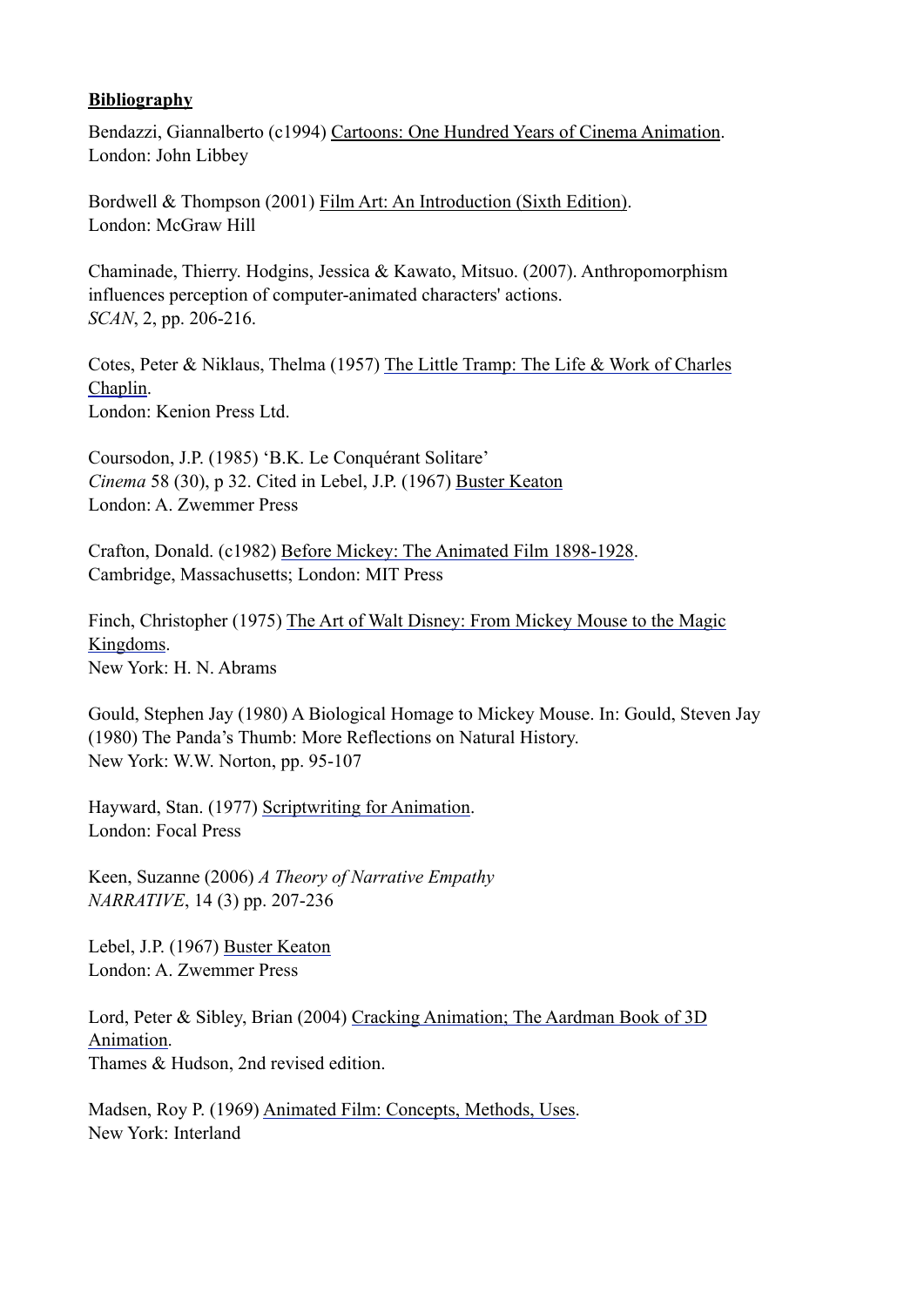Merritt, Russell & Kaufman, J.B. (1993) Walt in Wonderland: The Silent Films of Walt Disney. Baltimore: The John Hopkins University Press

Monaco, James (2000) How To Read a Film. New York; Oxford: Oxford University Press

Mori, Masahiro. (1970) The valley of eeriness. (Japanese). *Energy*, 7 (4), pp. 33-35. Cited in Chaminade et al. (2007). Anthropomorphism influences perception of computer-animated characters' actions. *SCAN*, 2, pp. 206-216.

Mori, M. (1970) The valley of eeriness [Graph] [Available from: <"[http://www.androidscience.com/theuncannyvalley/](http://www.androidscience.com/theuncannyvalley/proceedings2005/) [proceedings2005/](http://www.androidscience.com/theuncannyvalley/proceedings2005/)["http://www.androidscience.com/theuncannyvalley/proceedings2005/](http://www.androidscience.com/theuncannyvalley/proceedings2005/uncannyvalley.html) [uncannyvalley.html](http://www.androidscience.com/theuncannyvalley/proceedings2005/uncannyvalley.html)>] [Accessed 20th April 2009]

Naremore, James (1988) Acting in the Cinema. London: University of California Press

O'Pray, Michael (1998) The Animated Film. In: Hill, John & Church Gibson, Pamela eds. The Oxford Guide to Film Studies. Oxford: Oxford University Press, pp. 435-438

Onstad, Katrina (2008) Pixar Gambles on a Robot in Love New York Times [Internet] 22nd June 2008 [Available from: <"<http://nytimes.com/2008/06/22/movies/22onst.html%5D>["http://](http://nytimes.com/2008/06/22/movies/22onst.html) [nytimes.com/2008/06/22/movies/22onst.html>](http://nytimes.com/2008/06/22/movies/22onst.html) [Accessed 20th Feb. 2009]

Michael Allaby ed. (2009) A Dictionary of Zoology. Oxford Reference Online. Oxford University Press. [Available from: <"[http://www.oxfordreference.com/views/SEARCH\\_RESULTS.html?](http://www.oxfordreference.com/views/SEARCH_RESULTS.html?y=0&q=anthropomorphism&x=0&ssid=256353784&time=0.016095754548104) [y=0&q=anthropomorphism&x=0&ssid=256353784&time=0.016095754548104"http://](http://www.oxfordreference.com/views/SEARCH_RESULTS.html?y=0&q=anthropomorphism&x=0&ssid=256353784&time=0.016095754548104) [www.oxfordreference.com/views/SEARCH\\_RESULTS.html?](http://www.oxfordreference.com/views/SEARCH_RESULTS.html?y=0&q=anthropomorphism&x=0&ssid=256353784&time=0.016095754548104) [y=0&q=anthropomorphism&x=0&ssid=256353784&time=0.016095754548104](http://www.oxfordreference.com/views/SEARCH_RESULTS.html?y=0&q=anthropomorphism&x=0&ssid=256353784&time=0.016095754548104)>] [Accessed 20th Feb. 2009]

Propp, Vladimir (1968/2008) *Morphology of the Folktale* Austin: University of Texas Press Robertson, Barbara (2006) 'On Edge' *Computer Graphics World*, 29 (8) pp. 28-32

Vivian Sobchak (2009) 'Animation & Automation or The Incredible Effort-fulness of Being' Conference Paper: *Animation & Automation* University of Manchester, 26th March 2009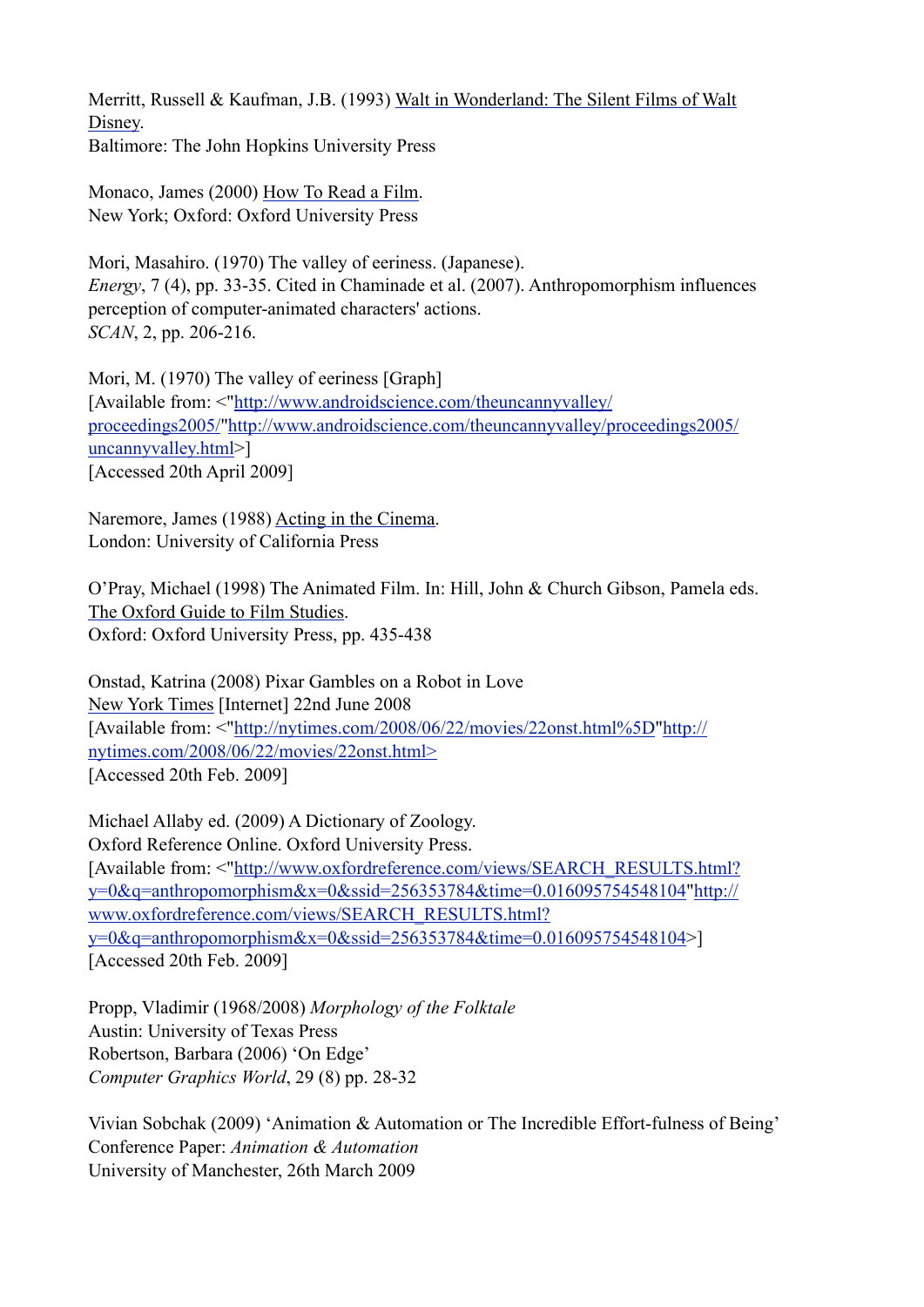Thomas, Bob (c1997) Disney's Art of Animation: from Mickey Mouse to Hercules. New York: Hyperion 2nd. edition.

Thomas, Frank & Johnston, Ollie (1995) The Illusion of Life: Disney Animation. New York: Hyperion

Vogler, Christopher (1992/1996) The Writer's Journey. London: Boxtree Ltd.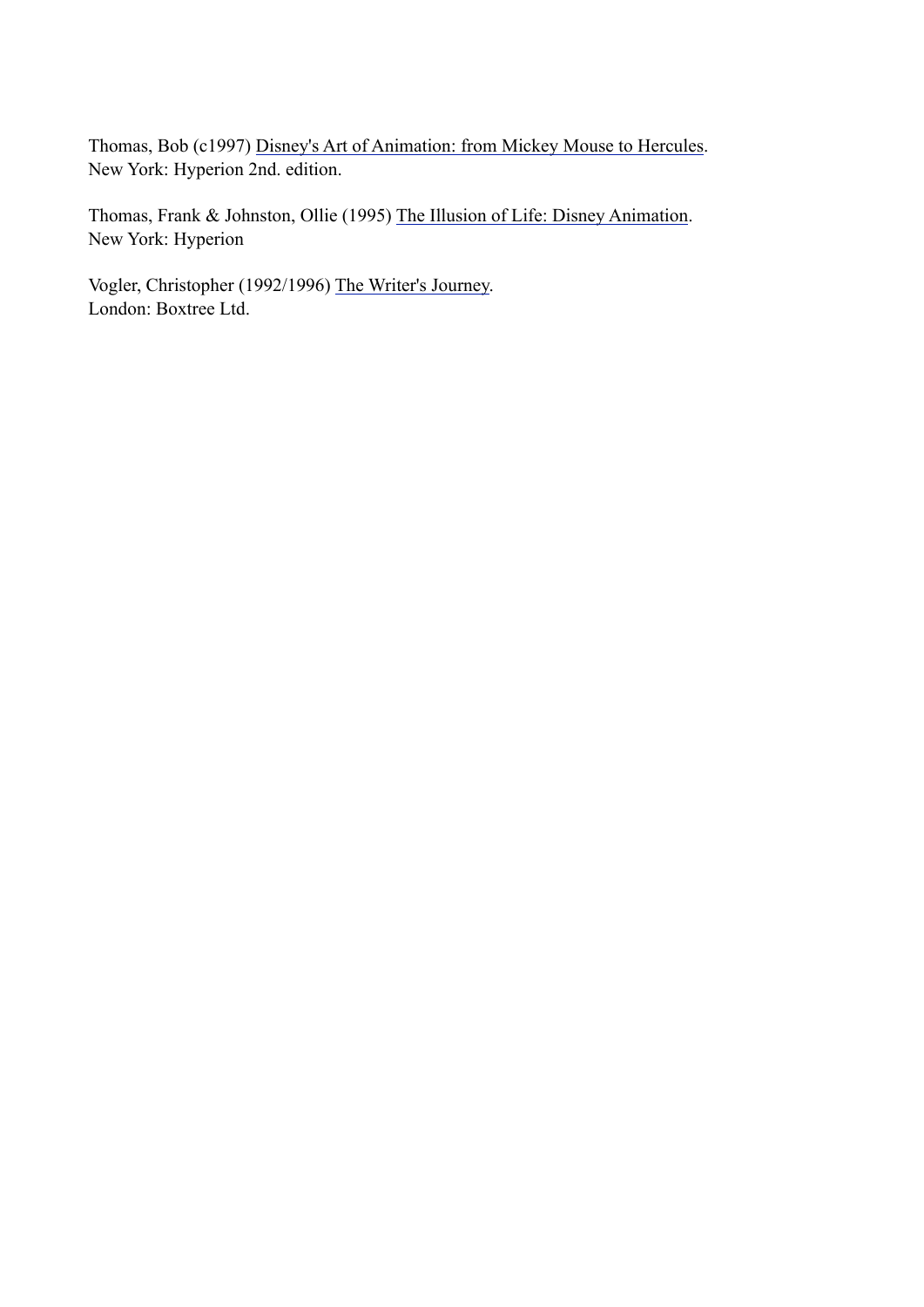## **Filmography**

Annaud, Jean-Jacques (1988) *The Bear* Price, & Renn Productions. France / USA.

Badham, John (1986) *Short Circuit* David Foster Productions, & CSO. USA.

Chaplin, Charlie (1931) *City Lights* Charles Chaplin Productions. USA.

Chaplin, Charlie (1925) *The Gold Rush* Charles Chaplin Productions. USA.

Geronimi, Jackson & Luske (1955) *Lady and the Tramp* Walt Disney Pictures. USA.

Hall, Mark & Taylor, Chris (1983) *Wind in the Willows* Cosgrove Hall Films, & Thames Television. UK.

Hand, David (1937) *Snow White and the Seven Dwarfs* Walt Disney Pictures. USA.

Kelly, Gene (1969) *Hello, Dolly!*  Chenault Productions. USA.

Lang, Fritz (1927) *Metropolis* Universum Film (UFA). Germany.

Lassater, John (1995)*Toy Story* Pixar Animation Studios & Walt Disney Pictures. USA.

Lasseter, John (1999) *Toy Story 2* Pixar Animation Studios & Walt Disney Pictures. USA.

McLaren, Norman (2007) *Norman McLaren: The Master's Collection* National Film Board of Canada (NFB). Canada.

Spielberg, Steven (2001) *Artificial Intelligence: AI* Warner Bros. Pictures. USA.

Stanton, Andrew (2008) *WALL-E* Pixar Animation Studios & Walt Disney Pictures. USA.

Trumbull, Douglas (1972) *Silent Running* Universal Pictures. USA.

Wedge, Chris (2005) *Robots* Twentieth Century Fox Pictures, & Blue Sky Studios. USA.